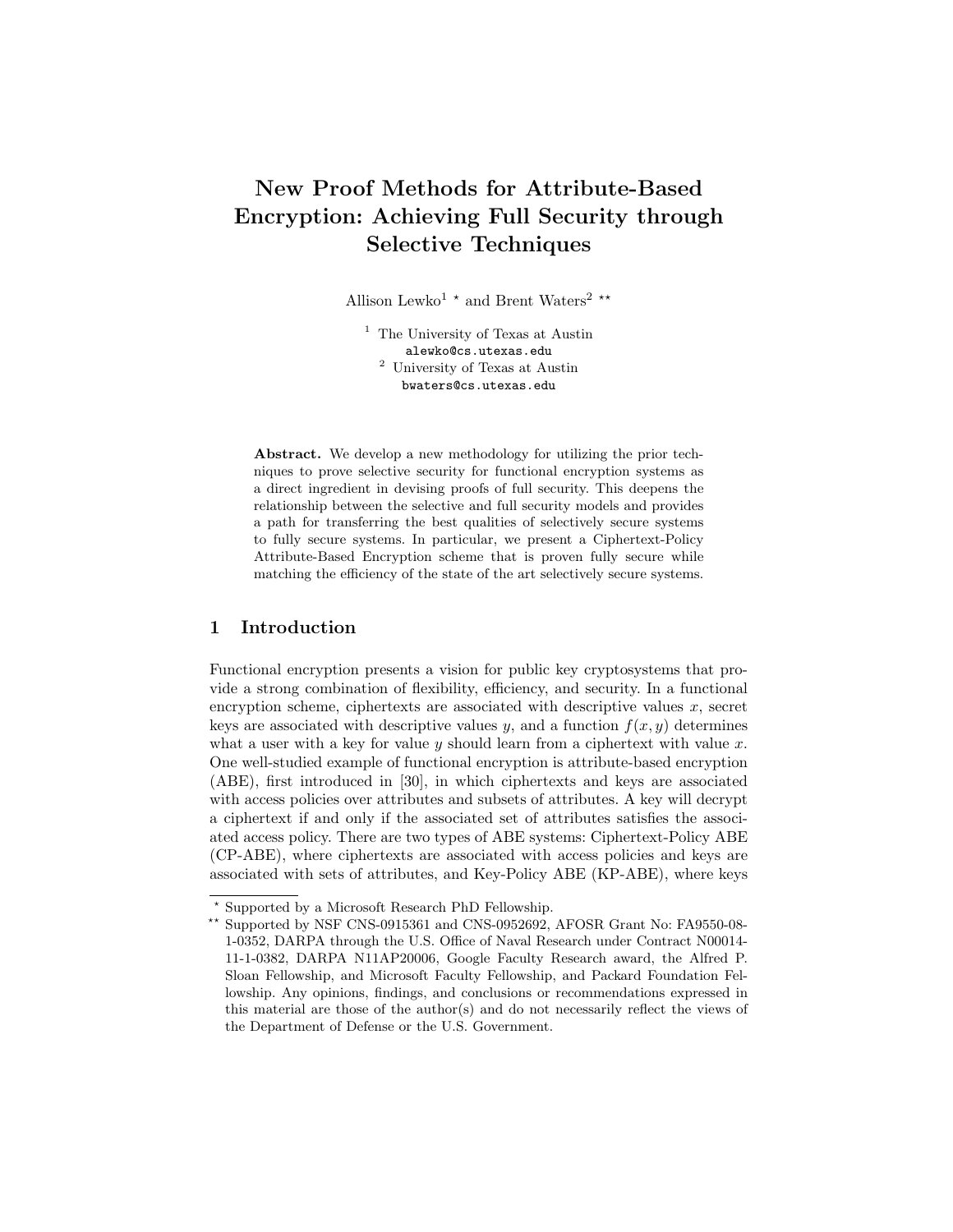are associated with access policies and ciphertexts are associated with sets of attributes.

To achieve desired flexibility, one strives to construct ABE systems for suitably expressive types of access policies over many attributes. Current constructions allow boolean formulas or linear secret sharing schemes as access policies. This high level of flexibility means that keys and ciphertexts have rich structure, and there is a very large space of possible access policies and attribute sets. This presents a challenge to proving security, since a suitable notion of security in this setting must enforce collusion resistance, meaning that several users should not be able to decrypt a message that none of them are individually authorized to read. Hence a security proof must consider an attacker who can collect many different keys, just not a single one that is authorized to decrypt the ciphertext.

This requires security reductions to balance two competing goals: the simulator must be powerful enough to provide the attacker with the many keys that it adaptively requests, but it must also lack some critical knowledge that it can gain from the attacker's success. The first security proofs in the standard model for ABE systems (e.g. [30, 19, 34]) followed a very natural paradigm for balancing these two goals known as partitioning. This proof technique was previously used in the context of identity-based encryption [9, 11, 6, 7, 32]. In a partitioning proof, the simulator sets up the system so that the space of all possible secret keys is partitioned into two pieces: keys that the simulator can make and those that it cannot. To ensure that the keys the attacker requests all fall in the set of keys the simulator can produce and that any key capable of decrypting the challenge ciphertext falls in the opposite set, the prior works [30, 19, 34] had to rely on a weaker security model known as selective security. In the selective security model, the attacker must declare up front what the challenge ciphertext will be, *before* seeing the public parameters.

This notion of selective security is quite useful as an intermediary step, but is rather unsatisfying as an end goal. In the setting of identity-based encryption, the need for selectivity was overcome by arranging for the simulator to "guess" a partition and abort when the attacker violated its constraints [32]. However, the richer structure of attribute-based systems appears to doom this approach to incur exponential loss, since one must guess a partition that respects the partial ordering induced by the powers allocated to the individual keys.

Dual System Encryption With the goal of moving beyond the constraints of the partitioning paradigm, Waters introduced the dual system encryption methodology [33]. In a dual system security proof, the simulator is always prepared to make any key and any challenge ciphertext. The high level idea of the methodology is as follows. There are two types of keys and ciphertexts: normal and semi-functional. A key will decrypt a ciphertext properly unless both the key and the ciphertext are semi-functional, in which case decryption will fail with all but negligible probability. The normal keys and ciphertexts are used in the real system, while the semi-functional objects are gradually introduced in the hybrid security proof - first the ciphertext is changed from normal to semi-functional, and then the secret keys given to the attacker are changed from normal to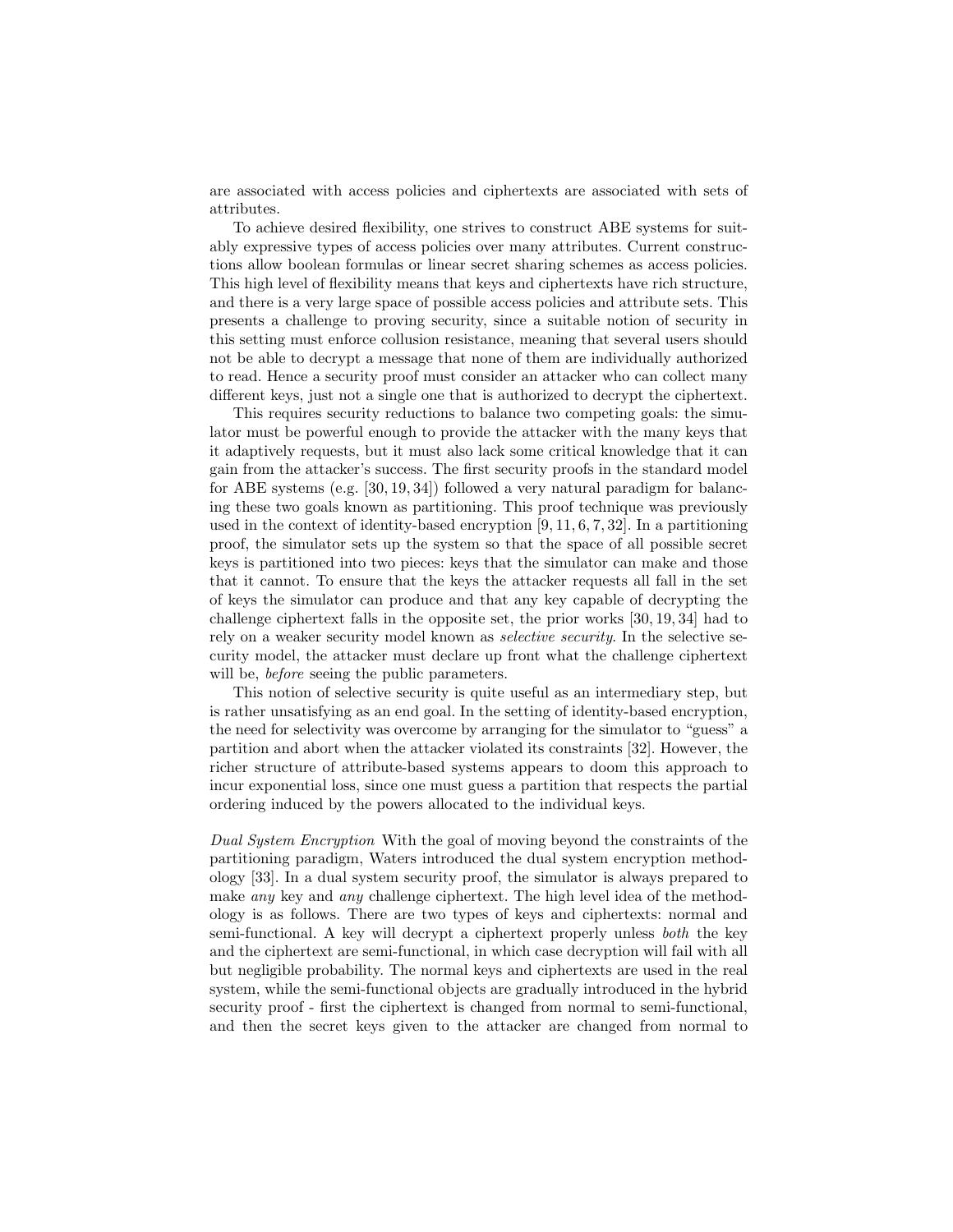semi-functional one by one. Ultimately, we arrive at a security game in which the simulator only has to produce semi-functional objects and security can be proved directly.

The most critical step of the hybrid proof is when a key turns semi-functional: at this point, we must leverage the fact that the key is not authorized to decrypt the (now semi-functional) challenge ciphertext in order to argue that the attacker cannot detect the change in the key. However, since we are not imposing a partition on the simulator, there is no constraint preventing the simulator itself from creating a key that is authorized to decrypt and testing the nature of the key for itself by attempting to decrypt the semi-functional ciphertext. In the first application of dual system encryption to ABE [22], this paradox was averted by ensuring that the simulator could only produce a key that would be correlated with the semi-functional ciphertext so that decryption would succeed in the simulator's view, regardless of the presence or absence of semi-functionality. This correlation between a semi-functional key and semi-functional ciphertext was called *nominal semi-functionality*. It was argued that this correlation was hidden information-theoretically from the attacker, who cannot request keys authorized to decrypt the challenge ciphertext. This provided the first proof of full security for an ABE scheme in the standard model.

The One-Use Restriction The information-theoretic argument in [22] required a one-use restriction on attributes in access formulas/LSSS matrices, meaning that a single attribute could only be used once in a policy. This can be extended to a system which allows reuse of attributes by setting a fixed bound M on the maximum number of times an attribute may be used and having separate parameters for each use. This scales the size of the public parameters by  $M$ , as well as the size of secret keys for CP-ABE systems<sup>3</sup>. This approach incurs a very significant loss in efficiency, and has been inherited by all fully secure schemes to date  $([24, 28]$  employ the same technique). This loss in efficiency is costly enough to limit the potential applications of fully secure schemes. As an example, the recent work of [2] building verifiable computation schemes from KP-ABE systems only produces meaningful results when one starts with a KP-ABE scheme that can be proven secure without incurring the blowup of this encoding technique.

Our work eliminates this efficiency loss and allows unrestricted use of attributes while still proving full security in the standard model. Our main observation is motivated by the intuition that the information-theoretic step of the prior dual system proof is ceding too much ground to the attacker, since a computational argument would suffice. In fact, we are able to resurrect the earlier selective proof techniques inside the framework of dual system encryption in order to retake ground and obtain a wholly computational proof of full security.

Our Techniques Dual system encryption is typically implemented by designing a "semi-functional space" where semi-functional components of keys and ciphertexts will behave like a parallel copy of the normal components of the system,

 $3$  For KP-ABE systems, the ciphertext size instead will grow multiplicatively with  $M$ .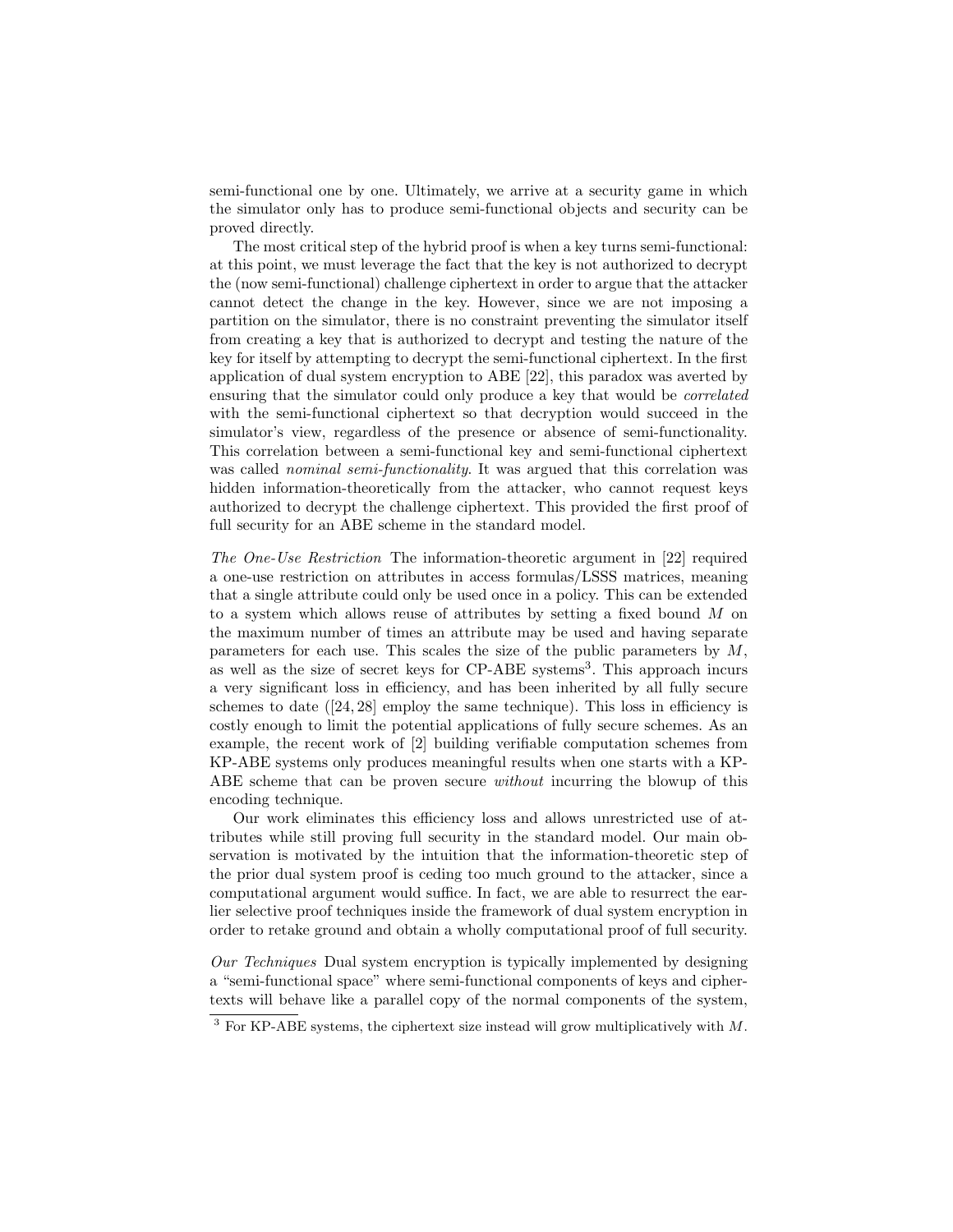except divorced from the public parameters. This provides a mechanism allowing for delayed parameters in the semi-functional space, meaning that relevant variables can be defined later in the simulation instead of needing to be fixed in the setup phase. The hybrid structure of a dual system encryption argument is implemented by additionally providing a mechanism for key isolation, meaning that some or all of the semi-functional parameters will only be relevant to the distribution of a single semi-functional key at a time.

In combination, these two mechanisms mean that the semi-functional space has its own fresh parameters that can be decided on the fly by the simulator when they become relevant, and they are only relevant for the semi-functional ciphertext and a single semi-functional key. Previous dual system encryption arguments have used the isolated use of these delayed semi-functional parameters as a source of entropy in the attacker's view to make an information-theoretic argument. We observe that these mechanisms can also be used to implement prior techniques for selective security proofs, without needing to impose the selective restriction on the attacker.

To explain this more precisely, we consider the critical step in the hybrid security proof when a particular key becomes semi-functional. We conceptualize the unpublished semi-functional parameters as being defined belatedly when the simulator first issues either the key in question or the semi-functional ciphertext. For concreteness, we consider a CP-ABE system. If the ciphertext is issued first, then the simulator learns the challenge policy before defining the delayed semifunctional parameters - this is closely analogous to the setting of selective security for a CP-ABE system. If the key is issued first, then the simulator learns the relevant set of attributes before defining the delayed semi-functional parameters, and this is closely analogous to the setting of selective security for a KP-ABE system. This provides us an opportunity to combine the techniques used to prove selective security for both CP-ABE and KP-ABE systems with the dual system encryption methodology in order to obtain a new proof of full security that maintains the efficiency of selectively secure systems.

Our Results Since our approach utilizes selective techniques for both CP-ABE and KP-ABE in order to prove full security for either kind of system, we inherit the kinds of complexity assumptions needed to prove selective security in both settings. The KP-ABE scheme of [19] is proven selectively secure under the decisional bilinear Diffie-Hellman assumption, and so we are able to rely on the relatively simple 3-party Diffie-Hellman assumption for this part of our proof. The most efficient selectively secure CP-ABE scheme that is known is provided in [34], and it is proven secure under a q-based assumption (meaning that the number of terms in the assumption is parameterized by a value  $q$  that depends on the behavior of the attacker). Hence we inherit the need to rely on a  $q$ -based assumption in our security proof as well.

The dual system encryption methodology has previously been implemented both in prime order bilinear groups (e.g. in [33, 28]) and in composite order bilinear groups (e.g. in [23, 22]). The two settings provide different but roughly interchangeable mechanisms for executing delayed parameters and key isolation,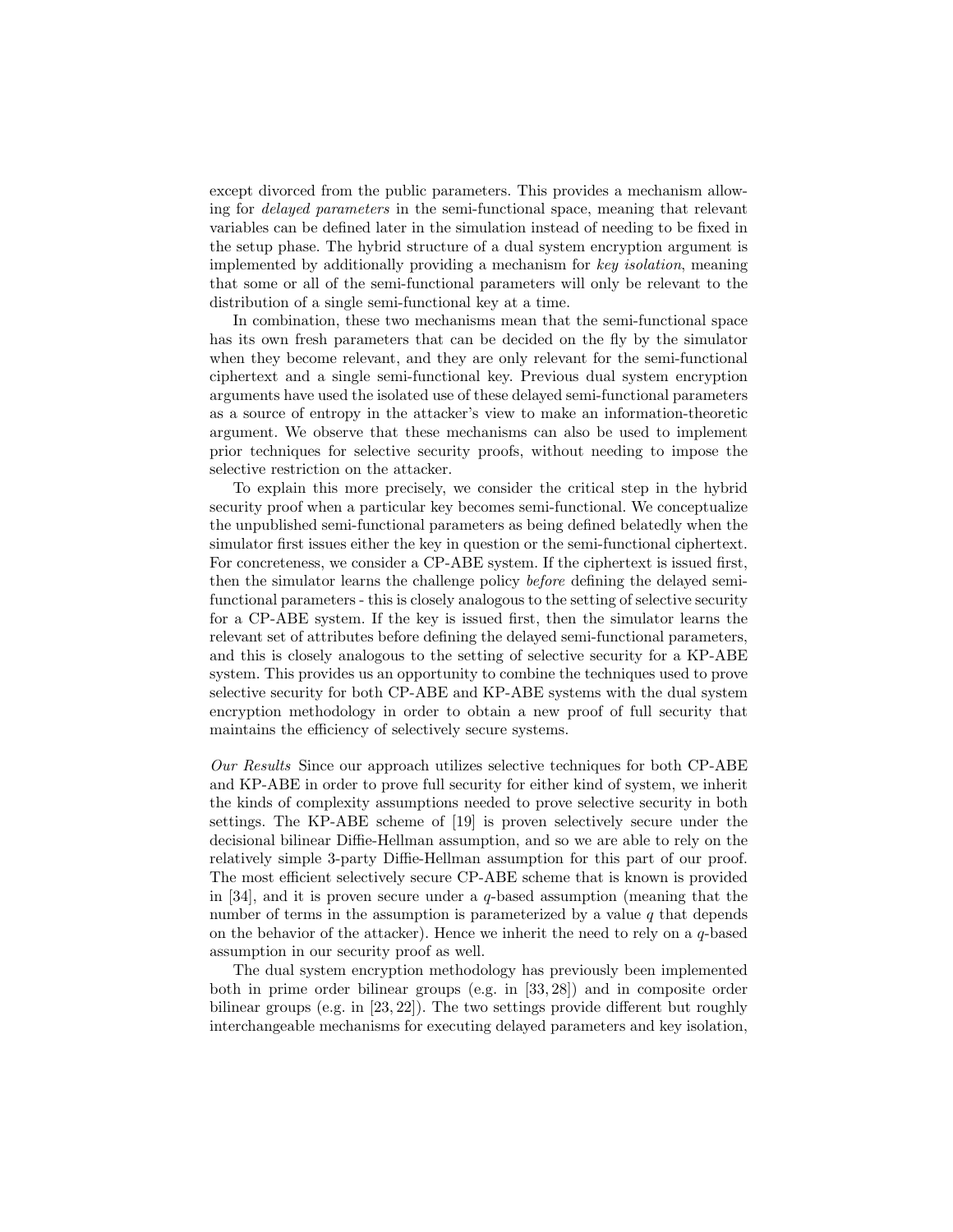and our techniques are compatible with either setting. We first present a CP-ABE construction and security proof in composite order groups, relying on a few instances of the general subgroup decision assumption to execute the delayed parameters and key isolation mechanisms. In the full version, we also present an analogous CP-ABE construction and security proof in prime order groups, relying on the decisional linear assumption for these functions. To translate our construction from the composite order setting to the prime order setting, we employ the dual pairing vector space framework developed in [26–28], along with the relevant observations in [21]. The formal statements of our complexity assumptions for the composite order setting can be found in Section 2.1, while those for the prime order setting can be found in the full version. Though we present only CP-ABE schemes in this work, we expect that our techniques are equally applicable to the KP-ABE setting.

We view our work as providing a new view of the relationship between the selective and full security models, as we illustrate a methodology for using techniques in the selective context as direct building blocks for a full security proof. We suspect that any new improvements in selectively secure systems may now translate to improvements in the full security setting. In particular, a new proof of selective security for an efficient CP-ABE system relying on a static (non qbased) assumption could likely be combined with our techniques to yield a fully secure scheme of comparable efficiency under similar assumptions. This remains an important open problem.

Other Related Work The roots of attribute-based encryption trace back to identity-based encryption (IBE), which was first conceived by Shamir [31] and then constructed by Boneh and Franklin [9] and Cocks [14]. This concept was extended to the notion of hierarchical identity-based encryption (HIBE) by Horwitz and Lynn [20], and this was first constructed by Gentry and Silverberg [17]. Subsequent constructions of IBE and HIBE can be found in  $[11, 6-8, 15, 16, 23, 1, 16]$ 12, 25]. There have been several prior constructions of attribute-based encryption which have been shown to be selectively secure in the standard model [30, 19, 13, 29, 18, 34] or proven secure in the generic group model [5] (this is a heuristic model intended to capture an attacker who can only access group operations in a black-box fashion).

# 2 Preliminaries

Here we present the relevant background on composite order bilinear groups and state the complexity assumptions we use in this context. We also give background on LSSS access structures. Further background on CP-ABE systems and their formal security definition can be found in the full version.

#### 2.1 Composite Order Bilinear Groups and Complexity Assumptions

We will first construct our system in composite order bilinear groups, which were introduced in [10]. We let  $G$  denote a group generator - an algorithm which takes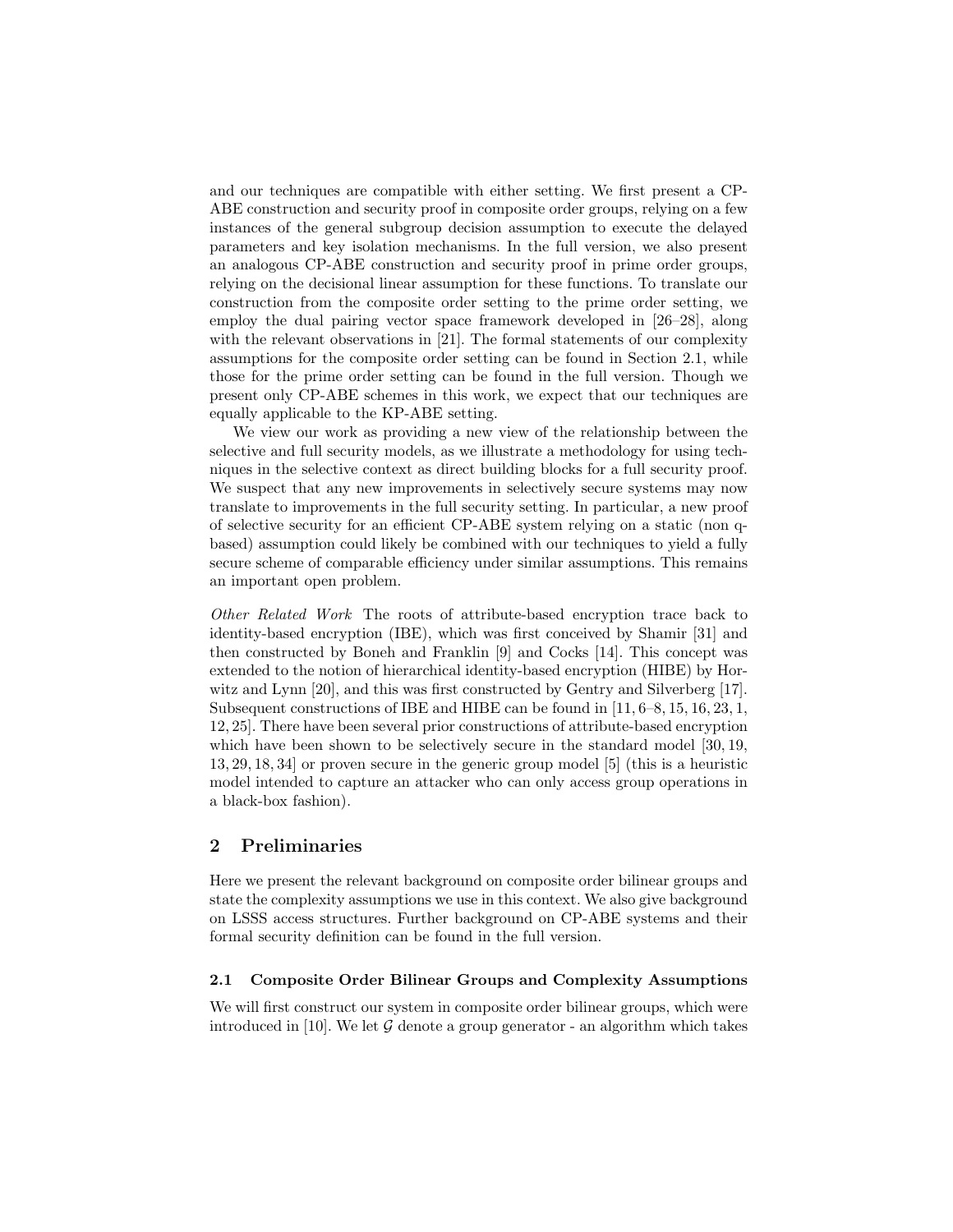a security parameter  $\lambda$  as input and outputs a description of a bilinear group G. We define G's output as  $(N, G, G_T, e)$ , where  $N = p_1 p_2 p_3$  is a product of three distinct primes, G and  $G_T$  are cyclic groups of order N, and  $e: G^2 \to G_T$  is a map such that:

- 1. (Bilinear)  $\forall g, f \in G, a, b \in \mathbb{Z}_N, e(g^a, f^b) = e(g, f)^{ab}$
- 2. (Non-degenerate)  $\exists g \in G$  such that  $e(g, g)$  has order N in  $G_T$ .

We refer to G as the *source group* and  $G_T$  as the *target group*. We assume that the group operations in  $G$  and  $G_T$  and the map  $e$  are computable in polynomial time with respect to  $\lambda$ , and the group descriptions of G and  $G_T$  include a generator of each group. We let  $G_{p_1}, G_{p_2}$ , and  $G_{p_3}$  denote the subgroups of order  $p_1, p_2$ , and  $p_3$  in G respectively. We note that these subgroups are "orthogonal" to each other under the bilinear map  $e:$  if  $f_i \in G_{p_i}$  and  $f_j \in G_{p_j}$  for  $i \neq j$ , then  $e(f_i, f_j)$  is the identity element in  $G_T$ . If  $g_1$  generates  $G_{p_1}, g_2$  generates  $G_{p_2},$ and  $g_3$  generates  $G_{p_3}$ , then every element f of G can be expressed as  $g_1^{c_1}g_2^{c_2}g_3^{c_3}$ for some values  $c_1, c_2, c_3 \in \mathbb{Z}_N$ . We will refer to  $g_1^{c_1}$  as the " $G_{p_1}$  part of  $f$ ", for example.

We now present the complexity assumptions we will use in composite order bilinear groups. We use the notation  $X \stackrel{R}{\longleftarrow} S$  to express that X is chosen uniformly randomly from the finite set  $S$ . We will consider groups  $G$  whose orders are products of three distinct primes. For any non-empty set  $Z \subseteq \{1, 2, 3\}$ , there is a corresponding subgroup of G of order  $\prod_{i\in\mathbb{Z}}p_i$ . We denote this subgroup by  $G_Z$ . Our first assumption has been previously used in [23, 22], for example, and holds in the generic group model:

Assumption 1 Given a group generator  $\mathcal{G}$ , we define the following distribution:

$$
\mathbb{G} = (N = p_1 p_2 p_3, G, G_T, e) \xleftarrow{R} \mathcal{G},
$$
  
\n
$$
g_1 \xleftarrow{R} G_{p_1}, g_2, X_2, Y_2 \xleftarrow{R} G_{p_2}, g_3 \xleftarrow{R} G_{p_3}, \alpha, s \xleftarrow{R} \mathbb{Z}_N,
$$
  
\n
$$
D = (\mathbb{G}, g_1, g_2, g_3, g_1^{\alpha} X_2, g_1^s Y_2), T_0 = e(g_1, g_1)^{\alpha s}, T_1 \xleftarrow{R} G_T.
$$

We define the advantage of an algorithm  $A$  in breaking this assumption to be:

$$
Adv_{\mathcal{G},\mathcal{A}}^1(\lambda) := \big| Pr[\mathcal{A}(D,T_0) = 1] - Pr[\mathcal{A}(D,T_1) = 1] \big|.
$$

We say that G satisfies Assumption 1 if  $Adv_{\mathcal{G},\mathcal{A}}^1(\lambda)$  is a negligible function of  $\lambda$ for any PPT algorithm  $\mathcal{A}$ .

We next define the General Subgroup Decision Assumption for composite order bilinear groups with three prime subgroups. This was first defined in [4] more generally for groups with an arbitrary number of prime order subgroups, but three will be sufficient for our purposes. We will only use a few specific instances of this assumption, but we prefer to state its full generality here for conciseness. We note that for our prime order construction, Assumption 1 and all instances of the General Subgroup Decision Assumption will be replaced by the Decisional Linear Assumption.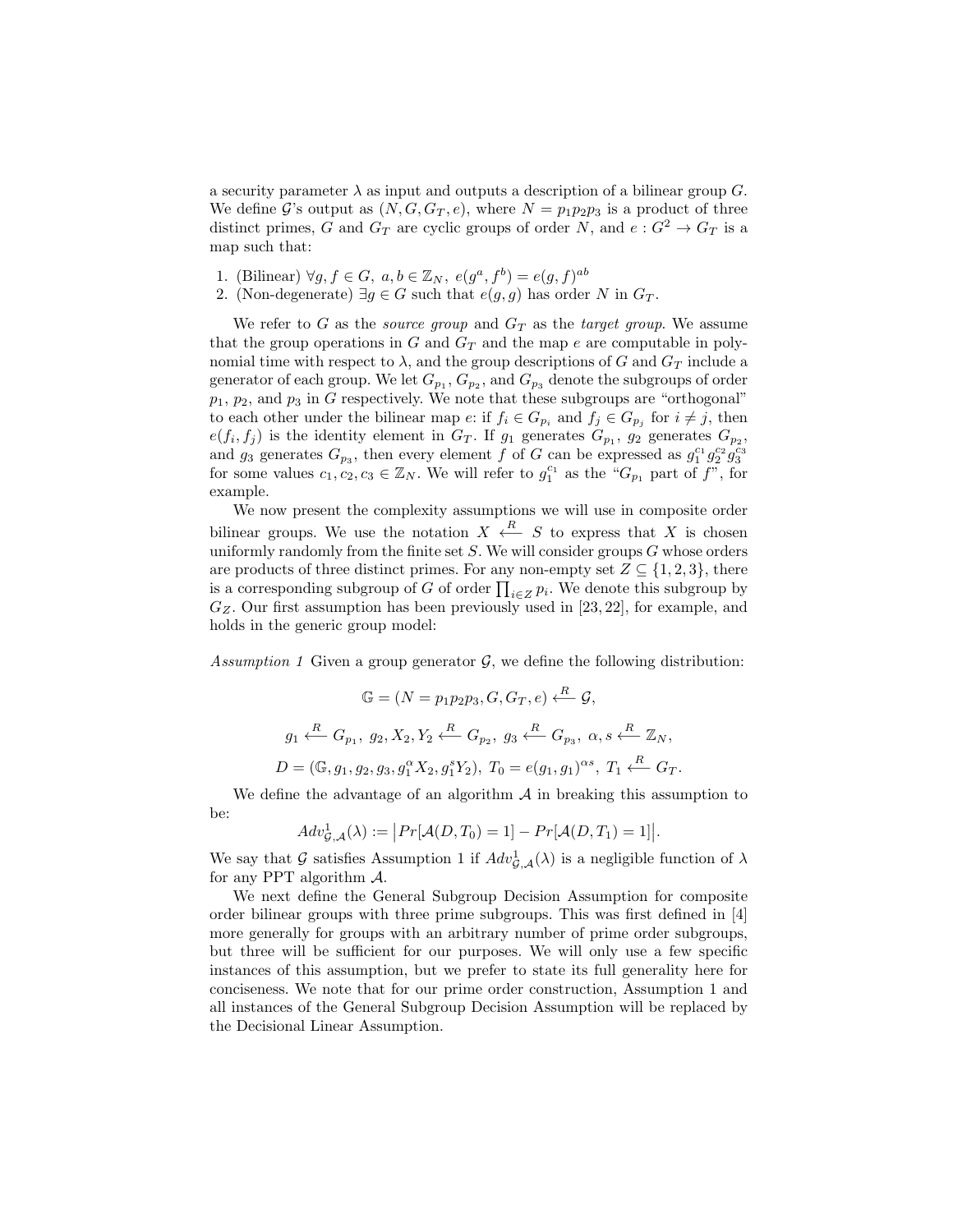The General Subgroup Decision Assumption We let G denote a group generator and  $Z_0, Z_1, Z_2, \ldots, Z_k$  denote a collection of non-empty subsets of  $\{1, 2, 3\}$  where each  $Z_i$  for  $i \geq 2$  satisfies either  $Z_0 \cap Z_i \neq \emptyset \neq Z_1 \cap Z_i$  or  $Z_0 \cap Z_i = \emptyset = Z_1 \cap Z_i$ . We define the following distribution:

$$
\mathbb{G} = (N = p_1 p_2 p_3, G, G_T, e) \xleftarrow{R} \mathcal{G},
$$

$$
g_{Z_2} \xleftarrow{R} G_{Z_2}, \dots, g_{Z_k} \xleftarrow{R} G_{Z_k}
$$

$$
D = (\mathbb{G}, g_{Z_2}, \dots, g_{Z_k}), T_0 \xleftarrow{R} G_{Z_0}, T_1 \xleftarrow{R} G_{Z_1}
$$

.

Fixing the collection of sets  $Z_0, \ldots, Z_k$ , we define the advantage of an algorithm  $A$  in breaking this assumption to be:

$$
Adv_{\mathcal{G},\mathcal{A}}^{SD}(\lambda) := \big| Pr[\mathcal{A}(D,T_0) = 1] - Pr[\mathcal{A}(D,T_1) = 1] \big|.
$$

We say that G satisfies the General Subgroup Decision Assumption if  $Adv_{\mathcal{G},\mathcal{A}}^{SD}(\lambda)$ is a negligible function of  $\lambda$  for any PPT algorithm  $\mathcal A$  and any suitable collection of subsets  $Z_0, \ldots, Z_k$ . This can be thought of as a family of assumptions, parameterized by the choice of the sets  $Z_0, \ldots, Z_k$ . All of these individual assumptions hold in the generic group model, assuming it is hard to find a non-trivial factor of N. We will assume that  $\frac{1}{p_i}$  is negligible in the security parameter for each prime factor  $p_i$  of N. In particular, this means we may assume (ignoring only negligible probability events) that when an element is randomly chosen from a subgroup of  $G$ , it is in fact a generator of that subgroup.

We next introduce an assumption that we call The Three Party Diffie-Hellman Assumption in a Subgroup. This is a close relative of the standard Decisional Bilinear Diffie-Hellman Assumption, but it has a challenge term remaining in the source group and takes place in a prime order subgroup of a composite order bilinear group. These adjustments from the usual DBDH assumption allow us to use our assumption in the semi-functional space for a particular key - without affecting the normal space or the other keys.

The Three Party Diffie-Hellman Assumption in a Subgroup Given a group generator  $\mathcal{G}$ , we define the following distribution:

$$
\mathbb{G} = (N = p_1 p_2 p_3, G, G_T, e) \xleftarrow{R} \mathcal{G},
$$
  
\n
$$
g_1 \xleftarrow{R} G_{p_1}, g_2 \xleftarrow{R} G_{p_2}, g_3 \xleftarrow{R} G_{p_3}, x, y, z \xleftarrow{R} \mathbb{Z}_N,
$$
  
\n
$$
D = (\mathbb{G}, g_1, g_2, g_3, g_2^x, g_2^y, g_2^z), T_0 = g_2^{xyz}, T_1 \xleftarrow{R} G_{p_2}.
$$

We define the advantage of an algorithm  $A$  in breaking this assumption to be:

$$
Adv_{\mathcal{G},\mathcal{A}}^{3DH}(\lambda) := \big| Pr[\mathcal{A}(D,T_0) = 1] - Pr[\mathcal{A}(D,T_1) = 1] \big|.
$$

We say that G satisfies The Three Party Diffie-Hellman Assumption if  $Adv_{\mathcal{G},\mathcal{A}}^{3DH}(\lambda)$ is a negligible function of  $\lambda$  for any PPT algorithm  $\mathcal{A}$ .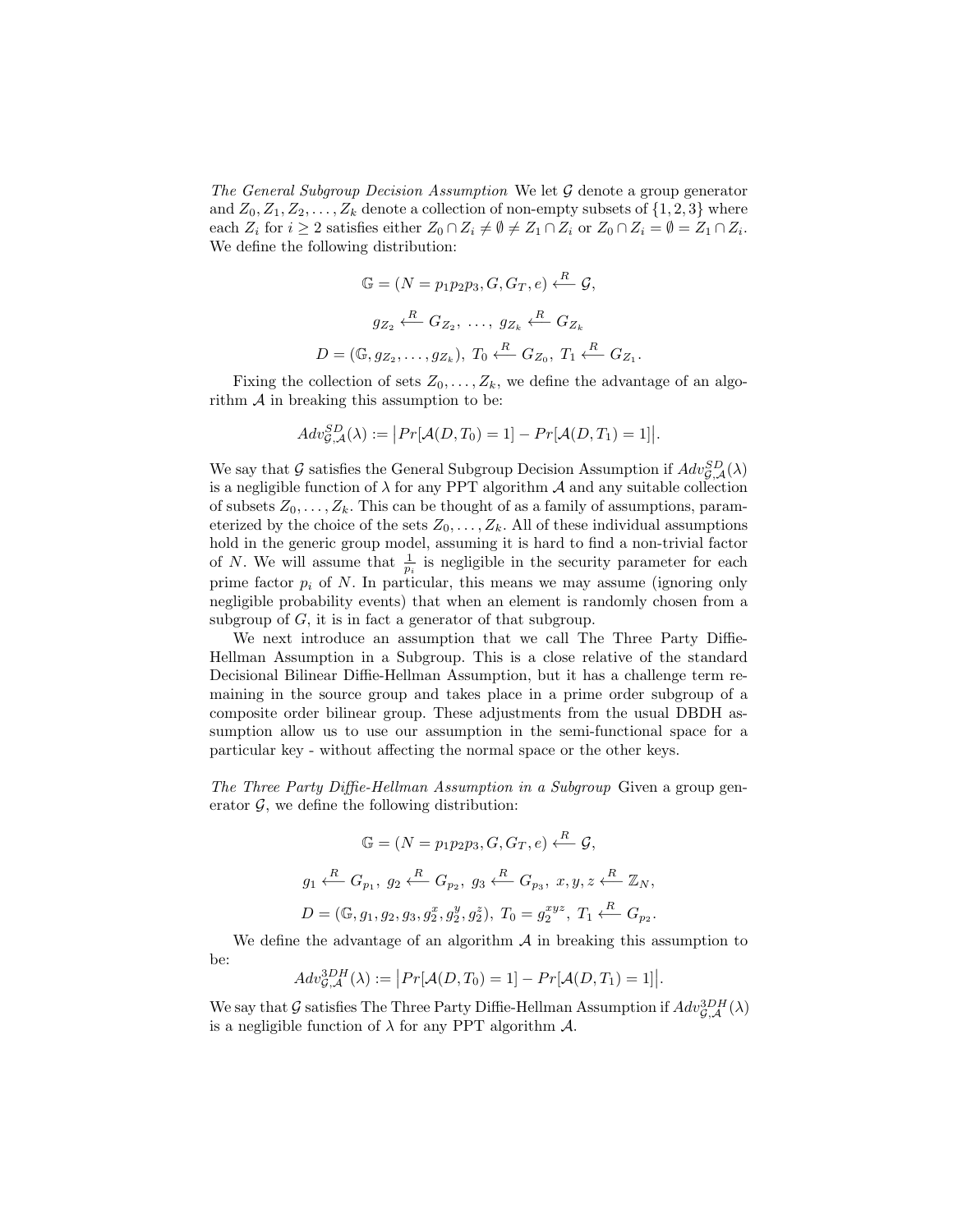We next introduce a q-based assumption that we call The Source Group q-Parallel BDHE Assumption in a Subgroup. This is a close relative of The Decisional q-parallel Bilinear Diffie-Hellman Exponent Assumption introduced in [34], except that its challenge term remains in the source group and it takes place in a prime order subgroup of a composite order bilinear group. In the full version, we prove that the prime order variant of this assumption holds in the generic group model (the proof for this version follows analogously). Below, we use the notation [q], for example, to denote the set  $\{1, 2, \ldots, q\}$ .

The Source Group q-Parallel BDHE Assumption in a Subgroup Given a group generator  $\mathcal G$  and a positive integer  $q$ , we define the following distribution:

$$
\mathbb{G} = (N = p_1 p_2 p_3, G, G_T, e) \xleftarrow{R} \mathcal{G},
$$

$$
g_1 \xleftarrow{R} G_{p_1}, g_2 \xleftarrow{R} G_{p_2}, g_3 \xleftarrow{R} G_{p_3}, c, d, f, b_1, \dots, b_q \xleftarrow{R} \mathbb{Z}_N
$$

The adversary will be given:

$$
D = (\mathbb{G}, g_1, g_3, g_2, g_2^f, g_2^{df}, g_2^c, g_2^{c^2}, \dots, g_2^{c^q}, g_2^{c^{q+2}}, \dots, g_2^{c^{2q}}, g_2^{c^i/b_j} \ \forall i \in [2q] \setminus \{q+1\}, j \in [q],
$$
  

$$
g_2^{dfb_j} \ \forall j \in [q], \ g_2^{dfc^ib_{j'}/b_j} \ \forall i \in [q], j, j' \in [q] \ \text{s.t.} \ j \neq j').
$$

We additionally define

$$
T_0 = g_2^{dc^{q+1}}, T_1 \xleftarrow{R} G_{p_2}.
$$

We define the advantage of an algorithm  $A$  in breaking this assumption to be:

$$
Adv_{\mathcal{G},\mathcal{A}}^{q}(\lambda) := |Pr[\mathcal{A}(D,T_0) = 1] - Pr[\mathcal{A}(D,T_1) = 1]|.
$$

We say that  $G$  satisfies The Source Group  $q$ -Parallel BDHE Assumption in a Subgroup if  $Adv_{\mathcal{G},\mathcal{A}}^q$  is a negligible function of  $\lambda$  for any PPT algorithm  $\mathcal{A}$ .

#### 2.2 Access Structures

**Definition 1.** (Access Structure [3]) Let  $\{P_1, \ldots, P_n\}$  be a set of parties. A collection  $\mathbb{A} \subseteq 2^{\{P_1,\ldots,P_n\}}$  is monotone if  $\forall B,C:$  if  $B \in \mathbb{A}$  and  $B \subseteq C$ , then  $C \in$ A. An access structure (respectively, monotone access structure) is a collection (respectively, monotone collection)  $\mathbb A$  of non-empty subsets of  $\{P_1, \ldots, P_n\}$ , i.e.,  $A \subseteq 2^{\{P_1,\ldots,P_n\}}\setminus \{\}\$ . The sets in A are called the authorized sets, and the sets not in  $A$  are called the unauthorized sets.

In our setting, attributes will play the role of parties and we will consider only monotone access structures. One can (inefficiently) realize general access structures with our techniques by having the negation of an attribute be a separate attribute (so the total number of attributes doubles).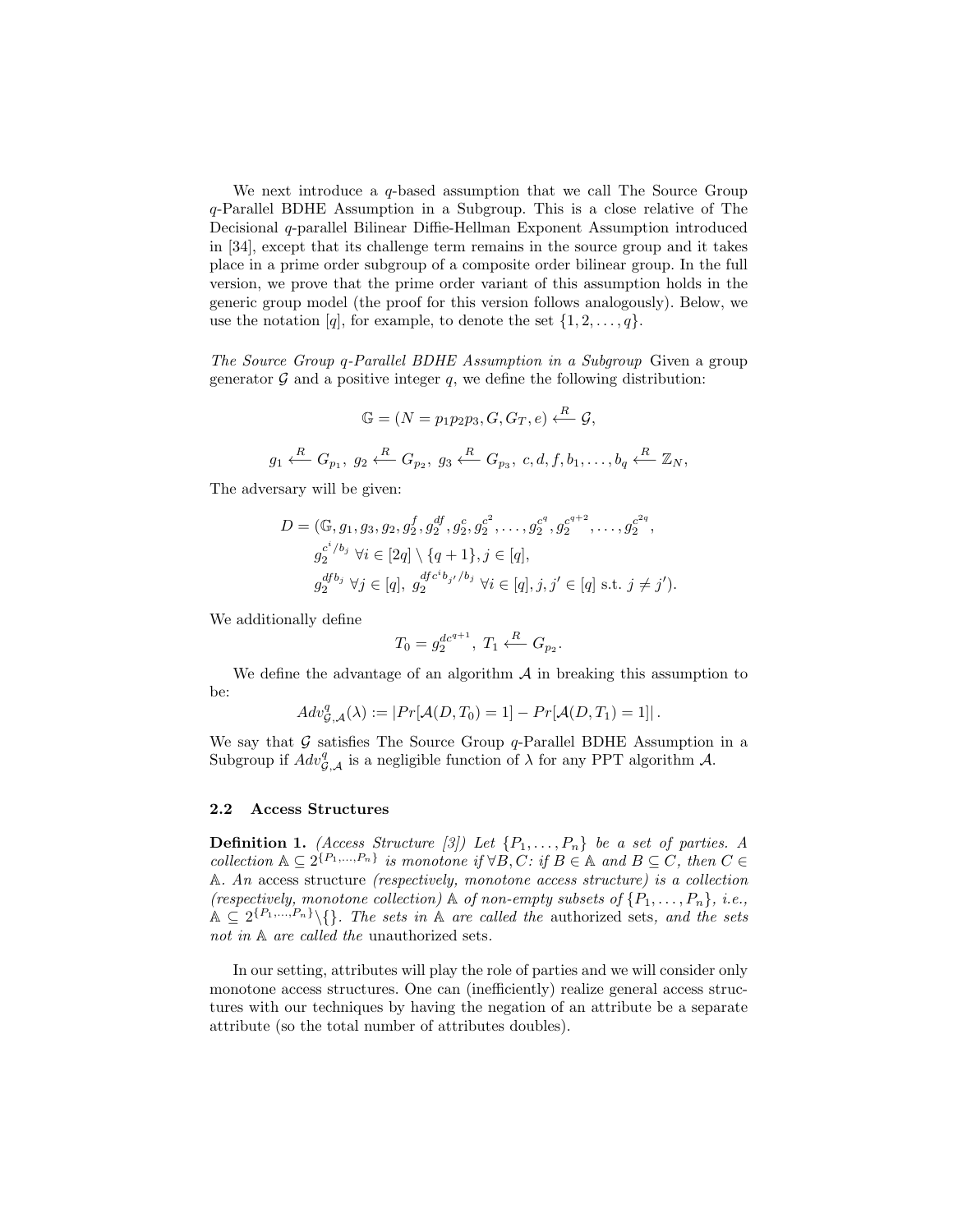Linear Secret-Sharing Schemes Our construction will employ linear secret-sharing schemes (LSSS). We use the following definition adapted from [3].

Definition 2. (Linear Secret-Sharing Schemes (LSSS)) A secret sharing scheme Π over a set of parties  $P$  is called linear (over  $\mathbb{Z}_p$ ) if

- 1. The shares for each party form a vector over  $\mathbb{Z}_p$ .
- 2. There exists a matrix A called the share-generating matrix for Π. The matrix A has  $\ell$  rows and n columns. For all  $j = 1, \ldots, \ell$ , the j<sup>th</sup> row of A is labeled by a party  $\rho(j)$  ( $\rho$  is a function from  $\{1, \ldots, \ell\}$  to  $\mathcal{P}$ ). When we consider the column vector  $v = (s, r_2, \ldots, r_n)$ , where  $s \in \mathbb{Z}_p$  is the secret to be shared and  $r_2, \ldots, r_n \in \mathbb{Z}_p$  are randomly chosen, then Av is the vector of  $\ell$  shares of the secret s according to  $\Pi$ . The share  $(Av)_i$  belongs to party  $\rho(j)$ .

We note the *linear reconstruction* property: we suppose that  $\Pi$  is an LSSS for access structure A. We let S denote an authorized set, and define  $I \subseteq \{1, \ldots, \ell\}$ as  $I = \{j | \rho(j) \in S\}$ . Then the vector  $(1, 0, \ldots, 0)$  is in the span of rows of A indexed by I, and there exist constants  $\{\omega_j \in \mathbb{Z}_p\}_{j\in I}$  such that, for any valid shares  $\{\lambda_j\}$  of a secret s according to  $\Pi$ , we have:  $\sum_{j\in I}\omega_j\lambda_j=s$ . These constants  $\{\omega_i\}$  can be found in time polynomial in the size of the share-generating matrix A [3]. For unauthorized sets, no such constants  $\{\omega_i\}$  exist. For our composite order group construction, we will employ LSSS matrices over  $\mathbb{Z}_N$ , where N is a product of three distinct primes.

## 3 CP-ABE Construction

We now present our CP-ABE scheme in composite order groups. This closely resembles the selectively secure CP-ABE scheme in [34], but with a one extra group element for each key and ciphertext. This extra group element is helpful in performing a cancelation during our security proof (when we are dealing with Phase II queries). We note that the freshly random exponent t for each key serves to prevent collusion, since it "ties" together the user's attributes. Our main system resides in the  $G_{p_1}$  subgroup, while the  $G_{p_2}$  subgroup is reserved as the semi-functional space, and the  $G_{p_3}$  subgroup provides additional randomness on keys that helps to isolate keys in the hybrid argument. We assume that messages to be encrypted as elements of the target group  $G_T$ . The notation  $[\ell]$  denotes the set  $\{1, \ldots, \ell\}.$ 

 $Setup(\lambda, \mathcal{U}) \rightarrow PP$ , MSK The setup algorithm chooses a bilinear group G of order  $N = p_1 p_2 p_3$  (3 distinct primes). We let  $G_{p_i}$  denote the subgroup of order  $p_i$  in G. It then chooses random exponents  $\alpha, a, \kappa \in \mathbb{Z}_N$ , and a random group element  $g \in G_{p_1}$ . For each attribute  $i \in \mathcal{U}$ , it chooses a random value  $h_i \in \mathbb{Z}_N$ . The public parameters PP are  $N, g, g^a, g^\kappa, e(g, g)^\alpha, H_i = g^{h_i} \forall i$ . The master secret key MSK additionally contains  $g^{\alpha}$  and a generator  $g_3$  of  $G_{p_3}$ .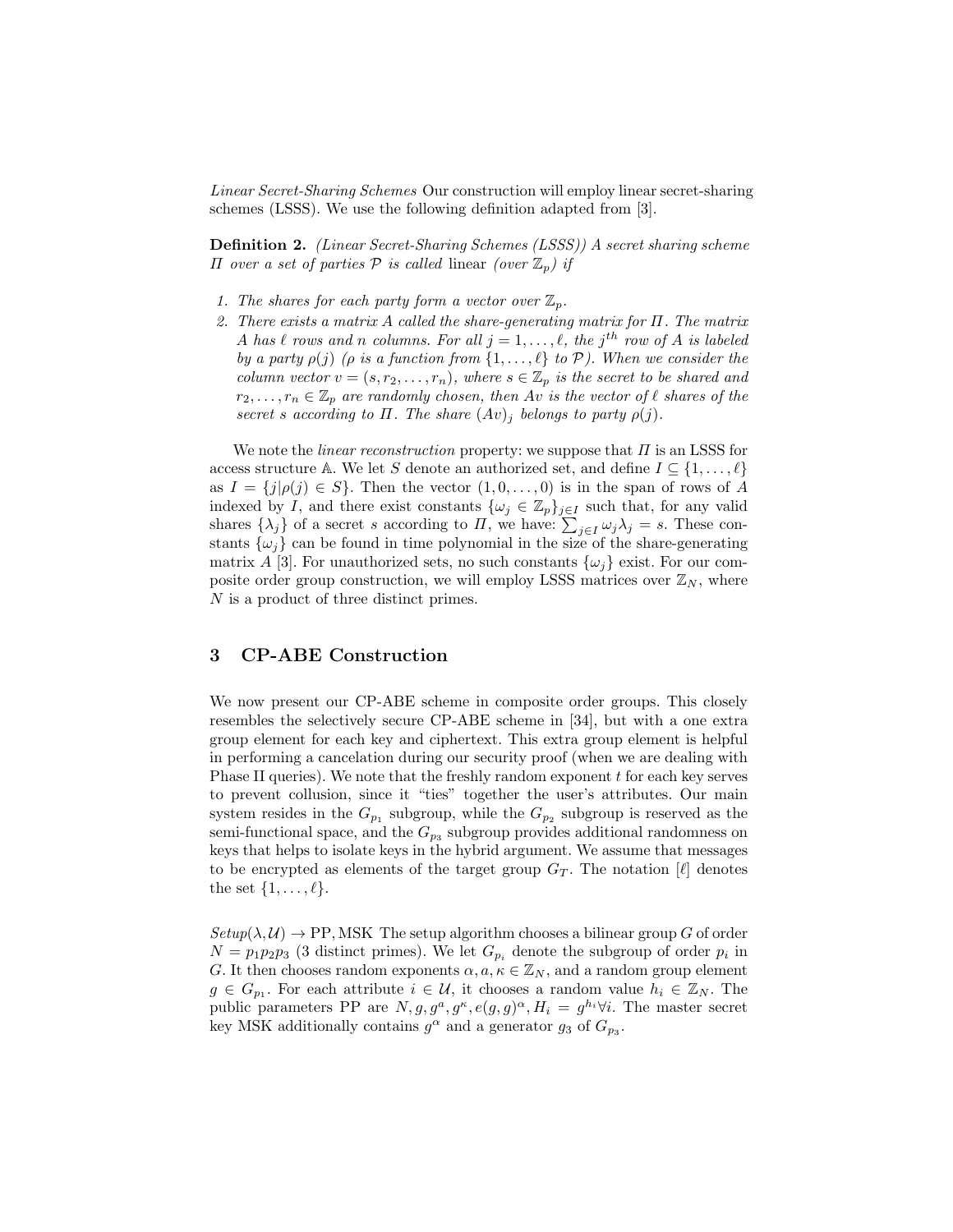$KeyGen(MSK, S, PP) \rightarrow SK$  The key generation algorithm chooses random exponents  $t, u \in \mathbb{Z}_N$ , and random elements  $R, R', R'', \{R_i\}_{i \in S} \in G_{p_3}$  (this can be done by raising a generator of  $G_{p_3}$  to random exponents modulo N). The secret key is:  $S$ ,  $K = g^{\alpha} g^{at} g^{\kappa u} R$ ,  $K' = g^u R'$ ,  $K'' = g^t R''$ ,  $K_i = H_i^t R_i \ \forall i \in S$ .

 $\text{Encrypt}((A, \rho), \text{PP}, M) \to \text{CT}$  For A an  $\ell \times n$  matrix and  $\rho$  a map from each row  $A_i$  of A to an attribute  $\rho(j)$ , the encryption algorithm chooses a random vector  $v \in \mathbb{Z}_N^n$ , denoted  $v = (s, v_2, \dots, v_n)$ . For each row  $A_j$  of A, it chooses a random  $r_j \in \mathbb{Z}_N$ . The ciphertext is (we also include  $(A, \rho)$  in the ciphertext, though we do not write it below):

$$
C_0 = Me(g, g)^{\alpha s}, \ C = g^s, \ C' = (g^{\kappa})^s, \ C_j = (g^a)^{A_j \cdot v} H_{\rho(j)}^{-r_j}, \ D_j = g^{r_j} \ \forall j \in [\ell].
$$

 $Decrypt$ (CT, PP, SK)  $\rightarrow M$  For a secret key corresponding to an authorized set S, the decryption algorithm computes constants  $\omega_j \in \mathbb{Z}_N$  such that  $\sum_{\rho(j)\in S} \omega_j A_j =$  $(1, 0, \ldots, 0)$ . It then computes:

$$
e(C, K)e(C', K')^{-1}/\prod_{\rho(j)\in S} (e(C_j, K'')e(D_j, K_{\rho(j)}))^{\omega_j} = e(g, g)^{\alpha s}.
$$

Then M can be recovered as  $C_0/e(g,g)^{\alpha s}$ .

Correctness We observe that  $e(C, K) e(C', K')^{-1} = e(g, g)^{\alpha s} e(g, g)^{sat}$ . For each j,  $e(C_j, K'')e(D_j, K_{\rho(j)}) = e(g, g)^{atA_j \cdot v}$ , so we have:

$$
\prod_{\rho(j)\in S} \left( e(C_j, K'')e(D_j, K_{\rho(j)}) \right)^{\omega_j} = e(g, g)^{at \sum_{\rho(j)\in S} \omega_j A_j \cdot v} = e(g, g)^{sat}.
$$

## 4 Security Proof

We now prove the following theorem:

Theorem 1. Under Assumption 1, the general subgroup decision assumption, the three party Diffie-Hellman assumption in a subgroup, and the source group q-parallel BDHE assumption in a subgroup defined in Section 2.1, our CP-ABE scheme defined in Section 3 is fully secure.

Our security proof is obtained via a hybrid argument over a sequence of games. We let  $Game_{real}$  denote the real security game in the standard definition of full security for CP-ABE schemes (see the full version for a complete description). To describe the rest of the games, we must first define semi-functional keys and ciphertexts. We let  $g_2$  denote a fixed generator of the subgroup  $G_{p_2}$ .

Semi-functional Keys To produce a semi-functional key for an attribute set  $S$ , one first calls the normal key generation algorithm to produce a normal key consisting of  $K, K', K'', \{K_i\}_{i \in S}$ . One then chooses a random element  $W \in G_{p_2}$ and forms the semi-functional key as:  $KW, K', K'', \{K_i\}_{i\in S}$ . In other words, all of the elements remain unchanged except for  $K$ , which is multiplied by a random element of  $G_{p_2}$ .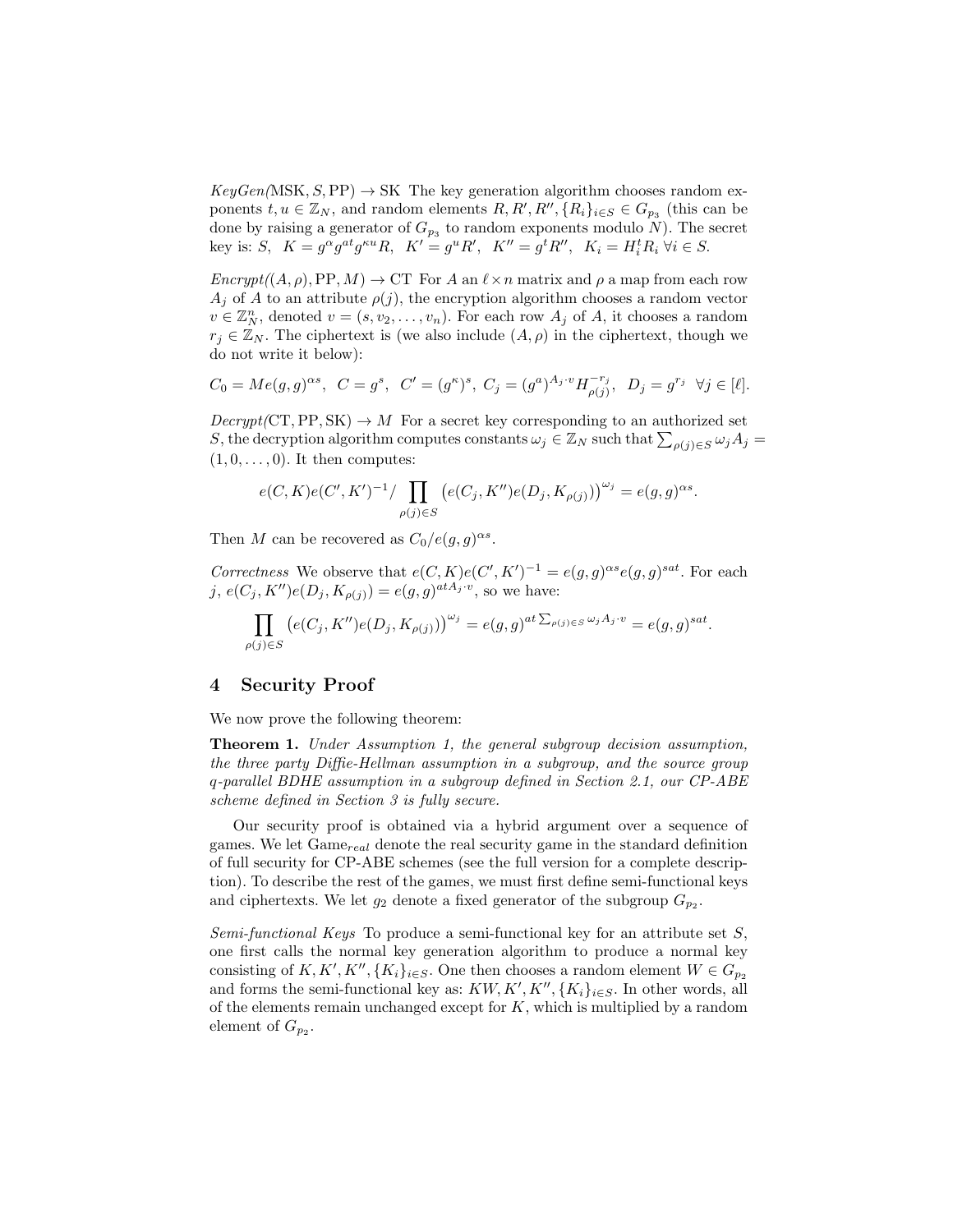Semi-functional Ciphertexts To produce a semi-functional ciphertext for an LSSS matrix  $(A, \rho)$ , one first calls the normal encryption algorithm to produce a normal ciphertext consisting of  $C_0, C, C', \{C_j, D_j\}$ . One then chooses random exponents  $a', \kappa', s' \in \mathbb{Z}_N$ , a random vector  $w \in \mathbb{Z}_N^n$  with  $s'$  as its first entry, a random exponent  $\eta_i \in \mathbb{Z}_N$  for each attribute i, and a random exponent  $\gamma_j \in \mathbb{Z}_N$  for each  $j \in [\ell]$ . The semi-functional ciphertext is formed as:  $C_0, Cg_2^{s'}, C'g_2^{s'\kappa'}, \{C_jg_2^{a'A_j \cdot w}g_2^{-\eta_{\rho(j)}\gamma_j}, D_jg_2^{\gamma_j}\}.$ 

We observe that the structure of the elements in  $G_{p_2}$  here is similar to the structure in  $G_{p_1}$ , but is unrelated to the public parameters. More specifically, s' plays the role of s, w plays the role of v, a' plays the role of a,  $\kappa'$  plays the role of  $\kappa$ ,  $\eta_{\rho(j)}$  plays the role of  $h_{\rho(j)}$ , and  $\gamma_j$  plays the role of  $r_j$ . While the values of a,  $\kappa$ , and the values  $h_{\rho(j)}$  are determined modulo  $p_1$  by the public parameters, the values of  $a', \kappa', \eta_{\rho(j)}$  are freshly random modulo  $p_2$ . These values  $a', \kappa', \{\eta_i\}$  are chosen randomly once and then fixed - these same values will also be involved in additional types of semi-functional keys which we will define below.

We let Q denote the total number of key queries that the attacker makes. For each k from 0 to  $Q$ , we define  $\text{Game}_k$  as follows.

 $\mathbf{Game}_k$  In this game, the ciphertext given to the attacker is semi-functional, as are the first k keys. The remaining keys are normal.

The outer structure of our hybrid argument will progress as follows. First, we transition from  $Game_{real}$  to  $Game_0$ , then to  $Game_1$ , next to  $Game_2$ , and so on. We ultimately arrive at  $Game_Q$ , where the ciphertext and all of the keys given to the attacker are semi-functional. We then transition to  $\text{Game}_{final}$ , which is defined to be like  $Game_Q$ , except that the ciphertext given to the attacker is a semi-functional encryption of a *random message*. This will complete our security proof, since any attacker has a zero advantage in this final game.

The transitions from  $\text{Game}_{real}$  to  $\text{Game}_{0}$  and from  $\text{Game}_{Q}$  to  $\text{Game}_{final}$  are relatively easy, and can be accomplished directly via computational assumptions. The transitions from  $\text{Game}_{k-1}$  to  $\text{Game}_k$  require more intricate arguments. For these steps, we will need to treat Phase I key requests (before the challenge ciphertext) and Phase II key requests (after the challenge ciphertext) differently. We will also need to define two additional types of semi-functional keys:

*Nominal Semi-functional Keys* These keys will share the values  $a', \kappa', \eta_i$  modulo  $p_2$  with the semi-functional ciphertext. To produce a nominal semi-functional key for an attribute set  $S$ , one first calls the normal key generation algorithm to produce a normal key consisting of  $K, K', K'', \{K_i\}_{i \in S}$ . One then chooses random exponents  $t', u' \in \mathbb{Z}_N$  and forms the nominal semi-functional key as:  $Kg_2^{a't'+\kappa'u'}$  $a'^{t'+\kappa'u'}$ ,  $K'g_2^{u'}$ ,  $K''g_2^{t'}$ ,  $K_ig_2^{t'n_i}$   $\forall i \in S$ . We note that a nominal semifunctional key still correctly decrypts a semi-functional ciphertext, since the terms in the  $G_{p_2}$  will cancel out upon completion of the decryption algorithm.

Temporary Semi-functional Keys These keys will still share the values  $\eta_i$  modulo  $p_2$  with the semi-functional ciphertext, but the  $G_{p_2}$  component attached to K will now be randomized. More formally, to produce a temporary semi-functional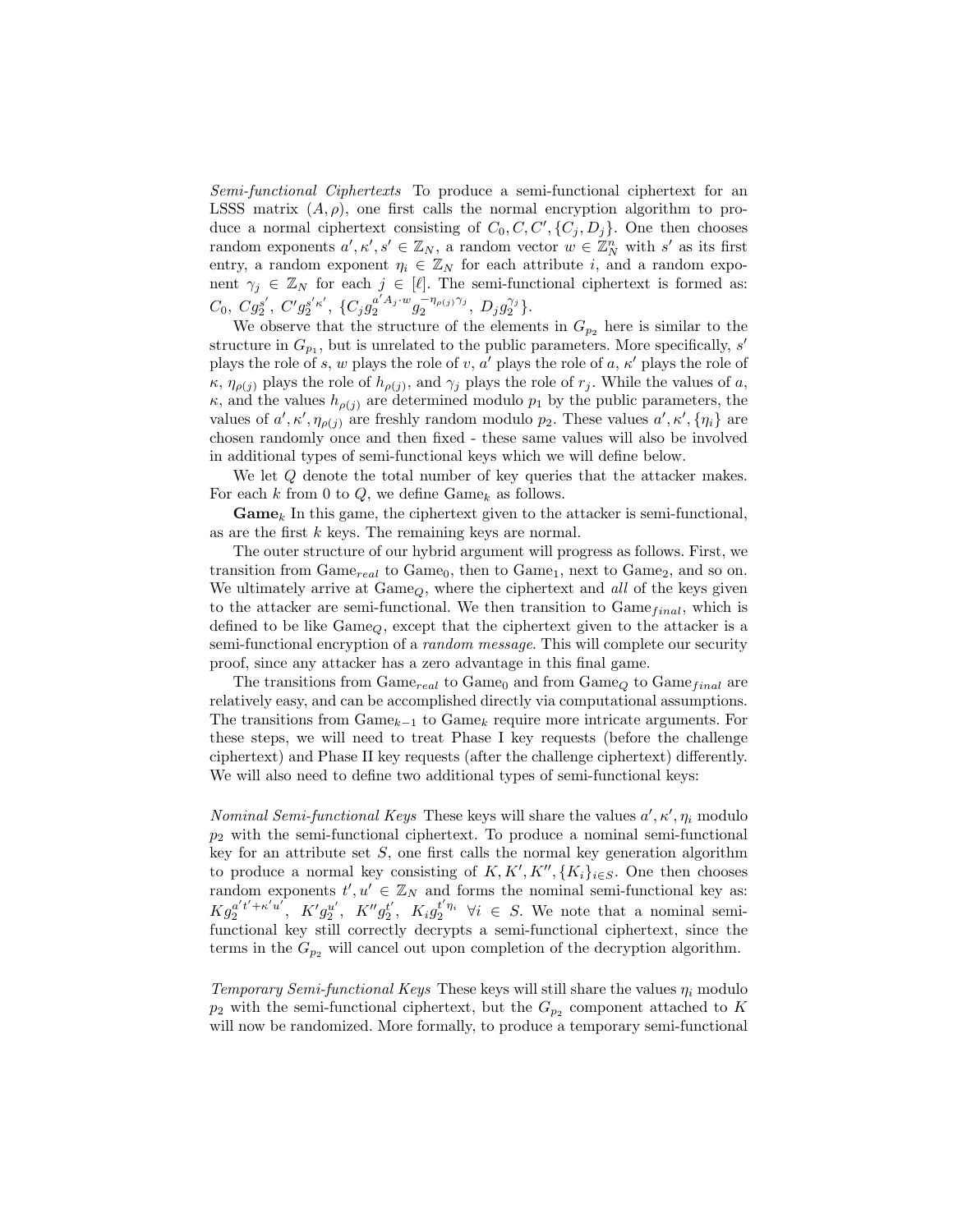key for an attribute set  $S$ , one first calls the normal key generation algorithm to produce a normal key consisting of  $K, K', K'', \{K_i\}_{i \in S}$ . One then chooses a random  $W \in G_{p_2}$  and random exponents  $t', u' \in \mathbb{Z}_N$ . The temporary semifunctional key is formed as:  $KW, K'g_2^{u'}, K''g_2^{t'}, K_ig_2^{t'\eta_i} \ \forall i \in S.$ 

For each  $k$  from 1 to  $Q$ , we define the following additional games:

**Game**<sup>N</sup> This is like Game<sub>k</sub>, except that the  $k^{th}$  key given to the attacker is a nominal semi-functional key. The first  $k - 1$  keys are still semi-functional in the original sense, while the remaining keys are normal.

**Game**<sub>k</sub><sup>T</sup> This is like Game<sub>k</sub>, except that the  $k^{th}$  key given to the attacker is a temporary semi-functional key. The first  $k - 1$  keys are still semi-functional in the original sense, while the remaining keys are normal.

The fact that the values  $a', \kappa', \eta_i$  are shared among semi-functional ciphertexts, nominal semi-functional keys, and temporary semi-functional keys means that these values are fixed whenever they first appear in a security game. This could be when the semi-functional ciphertext is generated, when a nominal semifunctional key is generated, or in the case of the  $\eta_i$  values, when a temporary semi-functional key is generated. The structure of temporary semi-functional keys is designed to fit the outcome of applying selective proof techniques to a single key and ciphertext pair within our hybrid game sequence.

In order to get from  $\text{Game}_{k-1}$  to  $\text{Game}_k$  in our hybrid argument, we will transition first from  $\text{Game}_{k-1}^k$  to  $\text{Game}_k^N$ , then to  $\text{Game}_k^T$ , and finally to  $\text{Game}_k$ . The transition from  $\text{Game}_k^N$  to  $\text{Game}_k^T$  will require different computational assumptions for Phase I and Phase II key queries. We let  $Q_1$  denote the number of Phase I queries, and we will address this transition separately for  $k \leq Q_1$  and  $k > Q_1$ . Our handling of Phase I queries will closely resemble the selective security proof strategy for KP-ABE in [19], while our handling of Phase II queries will closely resemble the selective security proof strategy for CP-ABE in [34].

The original versions of these arguments in [19, 34] relied on assumptions very close to ours, with the main difference being that the assumptions in [19, 34] had challenge terms in the target group  $G_T$  instead of G. This is because the selective security arguments could afford to deal with all keys at once, and hence could use an assumption with a challenge in the target group to change the ciphertext to an encryption of a random message. This kind of change simultaneously affects the interaction of the ciphertext with all keys. In our hybrid framework, we need to handle keys individually, and hence we use an assumption with a challenge in the source group to change the nature of individual keys one at a time, saving our progress incrementally until we arrive at the final step and can afford to change to an encryption of a random message.

Our hybrid argument is accomplished in the following lemmas. Due to space constraints, some of the more standard lemma proofs are omitted here, but can be found in the full version.

Lemma 1. Under the general subgroup decision assumption, no polynomial time attacker can achieve a non-negligible difference in advantage between Game<sub>real</sub> and  $Game_0$ .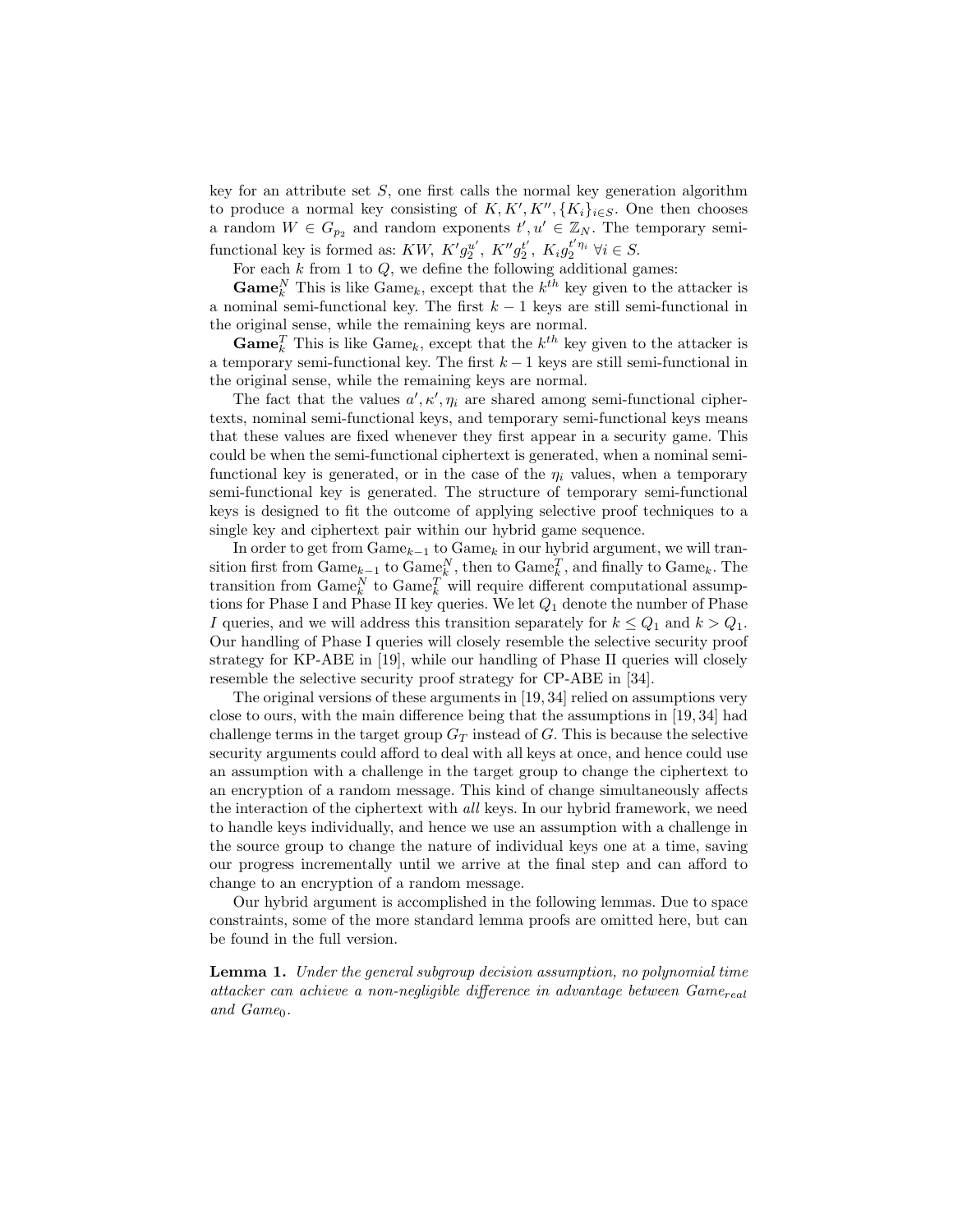Lemma 2. Under the general subgroup decision assumption, no polynomial time attacker can achieve a non-negligible difference in advantage between  $Game_{k-1}$ and  $Game_k^N$  for any k from 1 to Q.

The proofs of these first two lemmas can be found in the full version.

Lemma 3. Under the three party Diffie-Hellman assumption in a subgroup (and assuming it is hard to find a non-trivial factor of  $N$ ), no polynomial time attacker can achieve a non-negligible difference in advantage between  $Game_k^N$  and  $Game_k^T$ for an k from 1 to  $Q_1$  (recall these are all the Phase I queries).

*Proof.* Given a PPT attacker  $A$  achieving a non-negligible difference in advantage between  $\text{Game}_k^N$  and  $\text{Game}_k^T$  for some k between 1 and  $Q_1$ , we will create a PPT algorithm  $\beta$  to break the three party Diffie-Hellman assumption in a subgroup. B is given  $g_1, g_2, g_3, g_2^x, g_2^y, g_2^z, T$ , where T is either  $g_2^{xyz}$  or a random element of  $G_{p_2}$ . B will simulate either  $\text{Game}_k^N$  or  $\text{Game}_k^T$  with A depending on the nature of T.

B first chooses random exponents  $\alpha, a, \kappa, \{h_i\} \in \mathbb{Z}_N$  and sets the public parameters as: PP = {N,  $g = g_1, g^a = g_1^a, g^\kappa = g_1^{\kappa}, e(g_1, g_1)^{\alpha}, H_i = g_1^{h_i} \forall i$  }. It gives these to  $A$ . We note that  $B$  knows the MSK, and hence can use the normal key generation algorithm to make normal keys in response to  $\mathcal{A}$ 's key requests from the k + 1 request and onward. To respond to A's first k – 1 key requests,  $\beta$ creates semi-functional keys by first creating a normal key and then multiplying K by a random element of  $G_{p_2}$  (this can be obtained by raising the generator  $g_2$  to a random exponent modulo N).

We let S denote the attribute set requested in the  $k^{th}$  key query by A. Since we are assuming the  $k^{th}$  key query occurs in Phase I, S is declared before B must produce the challenge ciphertext. This allows  $\mathcal{B}$  to define the values  $\eta_i$  modulo  $p_2$  to be shared by the  $k^{th}$  key and the semi-functional ciphertext *after* learning the set S. To set these values, B chooses random exponents  $\eta_i \in \mathbb{Z}_N$  for each  $i \in S$ . For  $i \notin S$ , it implicitly sets  $\eta_i$  modulo  $p_2$  to be equal to  $x\tilde{\eta}_i$  modulo  $p_2$ , where random exponents  $\tilde{\eta}_i \in \mathbb{Z}_N$  are chosen for each  $i \notin S$ . It also implicitly sets  $a'$  equal to  $xy$  modulo  $p_2$ .

To form the  $k^{th}$  key,  $\beta$  first calls the normal key generation algorithm to produce a normal key,  $K, K', K'', \{K_i\}_{i \in S}$ . It then chooses random exponents  $\kappa', u' \in \mathbb{Z}_N$  and implicitly sets t' modulo  $p_2$  equal to z modulo  $p_2$ . It sets the key as:  $Kg_2^{k'u'}T$ ,  $K'g_2^{u'}$ ,  $K''g_2^z$ ,  $K_i = (g_2^z)^{\eta_i}$   $\forall i \in S$ . We observe that if  $T = g_2^{xyz}$ , this is a properly distributed nominal semi-functional key, and when  $T$  is random in  $G_{p_2}$ , this is a properly distributed temporary semi-functional key.

To create the semi-functional challenge ciphertext for an  $\ell \times n$  access matrix  $(A, \rho)$  and message  $M_b$ ,  $\beta$  first runs the normal encryption algorithm to produce a normal ciphertext,  $C_0, C, C', \{C_j, D_j\}_{j \in [\ell]}$ . We note the attribute set S cannot satisfy the access policy of  $(A, \rho)$ . As a result, B can efficiently find a vector  $\tilde{w} \in \mathbb{Z}_N^n$  such that  $\tilde{w} \cdot A_j = 0$  modulo N for all j such that  $\rho(j) \in S$  and the first entry of  $\tilde{w}$  is nonzero modulo each prime dividing N. Such a vector will exist as long as  $(1, 0, \ldots, 0)$  is not in the span of  $\{A_j\}_{\rho(j)\in S}$  modulo each of  $p_1, p_2, p_3$ . We may assume this holds with all but negligible probability, since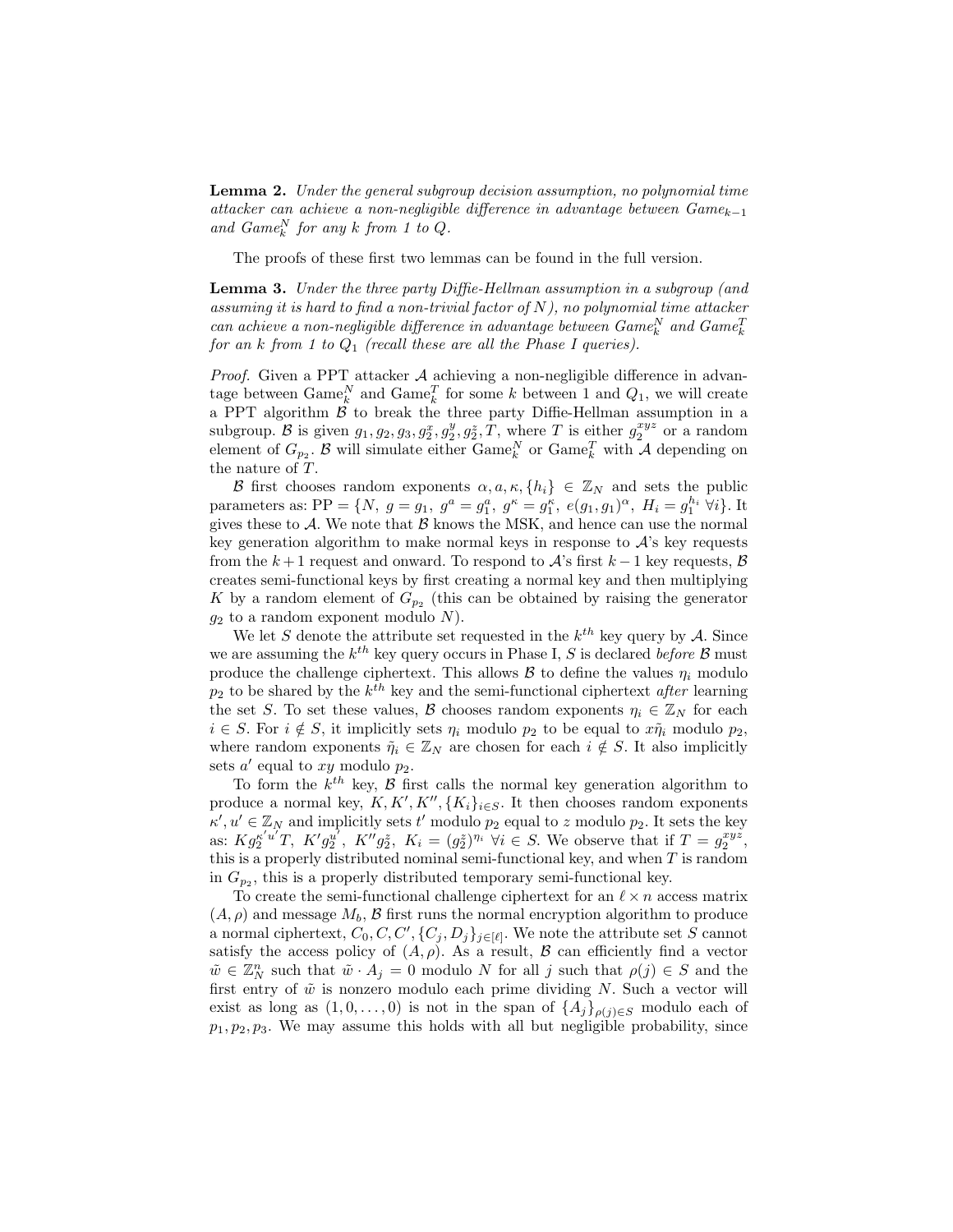we are assuming it is hard to find a non-trivial factor of N. This vector  $\tilde{w}$  can be efficiently found by performing row reduction modulo  $N$  (we note that if one encounters a nonzero, non-invertible element of  $N$  during this process, then one has found a nontrivial factor of N). Once  $\tilde{w}$  is found, its first entry can be randomized by multiplying the vector by a random value modulo  $N$ . Thus, we may assume the first entry of  $\tilde{w}$  is random modulo  $p_2$ . We call this first entry s'.

B also chooses a random vector  $w' \in \mathbb{Z}_N^n$  with first entry equal to 0. It will implicitly set the sharing vector w modulo  $p_2$  so that  $a'w = xy\tilde{w} + w'$  (i.e.  $w = \tilde{w} + (xy)^{-1}w'$ . We note that w is randomly distributed since the first entry of  $\tilde{w}$  is random and the remaining entries of  $w'$  are random.  $\beta$  also chooses random values  $\gamma_i \in \mathbb{Z}_N$  for each j such that  $\rho(j) \in S$ , and random values  $\tilde{\gamma}_j \in \mathbb{Z}_N$  for each j such that  $\rho(j) \notin S$ . For these j's such that  $\rho(j) \notin S$ , it will implicitly set  $\gamma_j = y \tilde{\eta}_{\rho(j)}^{-1} A_j \cdot \tilde{w} + \tilde{\gamma}_j$ . We note that all of these values are properly distributed modulo  $p_2$ .

It forms the semi-functional ciphertext as:

$$
C_0, Cg_2^{s'}, C'g_2^{s'\kappa'}, C_jg_2^{A_j \cdot w'}g_2^{-\eta_{\rho(j)}\gamma_j}, D_jg_2^{\gamma_j} \forall j \text{ s.t. } \rho(j) \in S,
$$
  

$$
C_jg_2^{A_j \cdot w'}(g_2^x)^{-\tilde{\eta}_{\rho(j)}\tilde{\gamma}_j}, D_j(g_2^y)^{\tilde{\eta}_{\rho(j)}^{-1}A_j \cdot \tilde{w}}g_2^{\tilde{\gamma}_j} \forall j \text{ s.t. } \rho(j) \notin S.
$$

To see that this is a properly formed semi-functional ciphertext, note that for  $j$ such that  $\rho(j) \notin S$ :

$$
a'A_j \cdot w - \eta_{\rho(j)}\gamma_j = A_j \cdot (xy\tilde{w} + w') - x\tilde{\eta}_{\rho(j)}(y\tilde{\eta}_{\rho(j)}^{-1}A_j \cdot \tilde{w} + \tilde{\gamma}_j) = A_j \cdot w' - x\tilde{\eta}_{\rho(j)}\tilde{\gamma}_j.
$$

Here,  $\beta$  has embedded a y into the  $\gamma_j$  term and used the x embedded in the  $\eta_{\rho(j)}$  term to cancel out the xy term in  $a'A_j \cdot w$  that it cannot produce.

When  $T = g_2^{xyz}$ ,  $\beta$  has properly simulated Game<sub>k</sub><sup>N</sup>, and when T is random in  $G_{p_2}$ ,  $B$  has properly simulated  $\text{Game}_k^T$ . Hence  $B$  can leverage  $\mathcal{A}$ 's non-negligible difference in advantage between these games to achieve a non-negligible advantage against the three party Diffie-Hellman assumption in a subgroup.

**Lemma 4.** Under the source group q-parallel BDHE assumption in a subgroup (and assuming it is hard to find a non-trivial factor of  $N$ ), no polynomial time attacker can achieve a non-negligible difference in advantage between  $Game_k^N$ and Game<sup>T</sup> for a  $k > Q_1$  using an access matrix  $(A, \rho)$  of size  $\ell \times n$  where  $\ell, n \leq q$ .

Proof. Given a PPT attacker A achieving a non-negligible difference in advantage between  $\text{Game}_k^N$  and  $\text{Game}_k^T$  for some k such that  $Q_1 < k \le Q$  using an access matrix with dimensions  $\leq q$ , we will create a PPT algorithm  $\beta$  to break the source group q-parallel BDHE assumption in a subgroup. Our  $\beta$  is given:  $g_1, g_3, g_2, g_2^f, g_2^{df}, g_2^{c^i} \ \forall i \in [2q] \setminus \{q+1\}, g_2^{c^i/b_j} \ \forall i \in [2q] \setminus \{q+1\}, j \in [q],$  $g_2^{dfb_j}$   $\forall j \in [q]$ ,  $g_2^{dfc^i b_{j'}/b_j}$   $\forall i \in [q]$ ,  $j, j' \in [q]$  such that  $j \neq j'$ , and T, where T is either equal to  $g_2^{d^{c^{q+1}}}$  or is a random element of  $G_{p_2}$ . B will simulate either Game<sub>k</sub> or Game<sub>k</sub> with A, depending on T.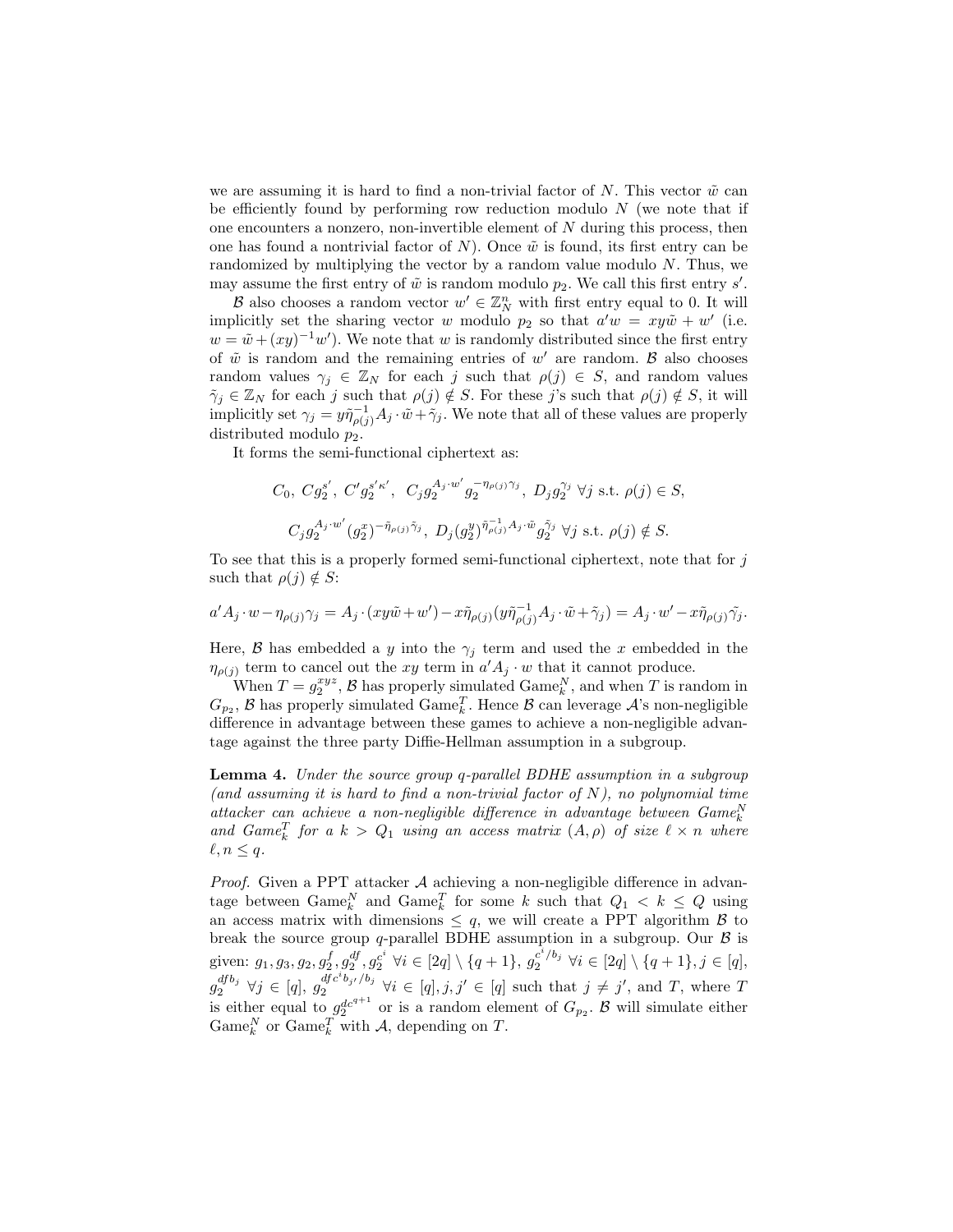B chooses random exponents  $\alpha, a, \kappa, \{h_i\} \in \mathbb{Z}_N$ , and sets the public parameters as PP = {N,  $g = g_1$ ,  $g^a = g_1^a$ ,  $g^{\kappa} = g_1^{\kappa}$ ,  $e(g_1, g_1)^{\alpha}$ ,  $H_i = g_1^{h_i} \forall i$ }. It gives these to  $A$ . We note that  $B$  knows the MSK, and hence can use the normal key generation algorithm to make normal keys in response to  $\mathcal{A}$ 's key requests from the  $k + 1$  request and onward. To make the first  $k - 1$  semi-functional keys,  $\beta$ can first make a normal key and then multiply the  $K$  by a random element of  $G_{p_2}$  (this can be obtained by raising  $g_2$  to a random exponent modulo N).

Since we are assuming the  $k^{th}$  key query is a Phase II key query,  $\mathcal A$  will request the challenge ciphertext for some  $\ell \times n$  access matrix  $(A, \rho)$  before requesting the  $k^{th}$  key. This allows  $\mathcal B$  to define the exponents  $a', \kappa', \{\eta_i\}$  after seeing  $(A, \rho)$ .  $\mathcal B$ chooses random values  $\tilde{\kappa}, \{\tilde{\eta}_i\} \in \mathbb{Z}_N$ . It will implicitly set  $a' = cd$  modulo  $p_2$  and  $\kappa' = d + \tilde{\kappa}$  modulo  $p_2$ . For each attribute *i*, we let  $J_i$  denote the set of indices *j* such that  $\rho(j) = i$ . B define  $g_2^{\eta_i}$  as:

$$
g_2^{n_i} = g_2^{\tilde{n}_i} \prod_{j \in J_i} \left( g_2^{c/b_j} \right)^{A_{j,1}} \cdot \left( g_2^{c^2/b_j} \right)^{A_{j,2}} \cdots \left( g_2^{c^n/b_j} \right)^{A_{j,n}}.
$$

We note that all of these terms  $g_2^{c/b_j}, \ldots, g_2^{c^n/b_j}$  are available to  $\mathcal{B}$ , since we are assuming  $n, \ell \leq q$ . We note that a' is uniformly random because d is random,  $\kappa'$ is randomized by  $\tilde{\kappa}$ , and each  $\eta_i$  is randomized by  $\tilde{\eta}_i$ .

To form the challenge ciphertext, B chooses random exponents  $\{\tilde{\gamma}_i\} \in \mathbb{Z}_N$ . It creates the normal components of the ciphertext as in the encryption algorithm. To create the semi-functional components (the parts in  $G_{p_2}$ ), it implicitly sets  $s' = f$  modulo  $p_2$  and  $\gamma_j = df b_j + \tilde{\gamma}_j$  for each j from 1 to  $l$ . We note that these values are properly distributed because  $f, \tilde{\gamma}_i$  are random. It also chooses random values  $y_2, \ldots, y_n \in \mathbb{Z}_N$  and implicitly sets the sharing vector w as:

$$
w := (f, fc + y2(a')-1,..., fcn-1 + yn(a')-1).
$$

This is properly distributed as a random vector up to the constraint that the first entry is  $s' = f$  (note that  $a'$  is nonzero with all but negligible probability).

For each  $j$  from 1 to  $\ell$ , we observe that

$$
a'A_j \cdot w - \eta_{\rho(j)}\gamma_j = df(cA_{j,1} + \ldots + c^n A_{j,n}) + y_2 A_{j,2} + \ldots + y_n A_{j,n} \tag{1}
$$

$$
-dfb_{j}\left(\sum_{j'\in J_{\rho(j)}}cA_{j',1}/b_{j'} + \ldots + c^{n}A_{j',n}/b_{j'}\right) (2)
$$

$$
-dfb_j\tilde{\eta}_{\rho(j)} - \tilde{\gamma}_j\tilde{\eta}_{\rho(j)} - \tilde{\gamma}_j\left(\sum_{j' \in J_{\rho(j)}} cA_{j',1}/b_{j'} + \ldots + c^n A_{j',n}/b_{j'}\right) \qquad (3)
$$

Since  $j \in J_{\rho(j)}$ , the first quantity in (1) will be canceled by (2). What is left of (2) will be terms of the form  $df c^i b_j / b_{j'}$ , where  $i \leq n \leq q$  and  $j \neq j'$ . We note that  $\beta$  is given all of these in the exponent of  $g_2$  in the assumption.  $\beta$  also has  $g_2^{dfb_j}$  for all j from 1 to  $q \ge \ell$  and  $g_2^{c^i/b_{j'}}$  for all  $j' \in J_{\rho(j)}, i \le n \le q$ . Thus,  $\mathcal B$  can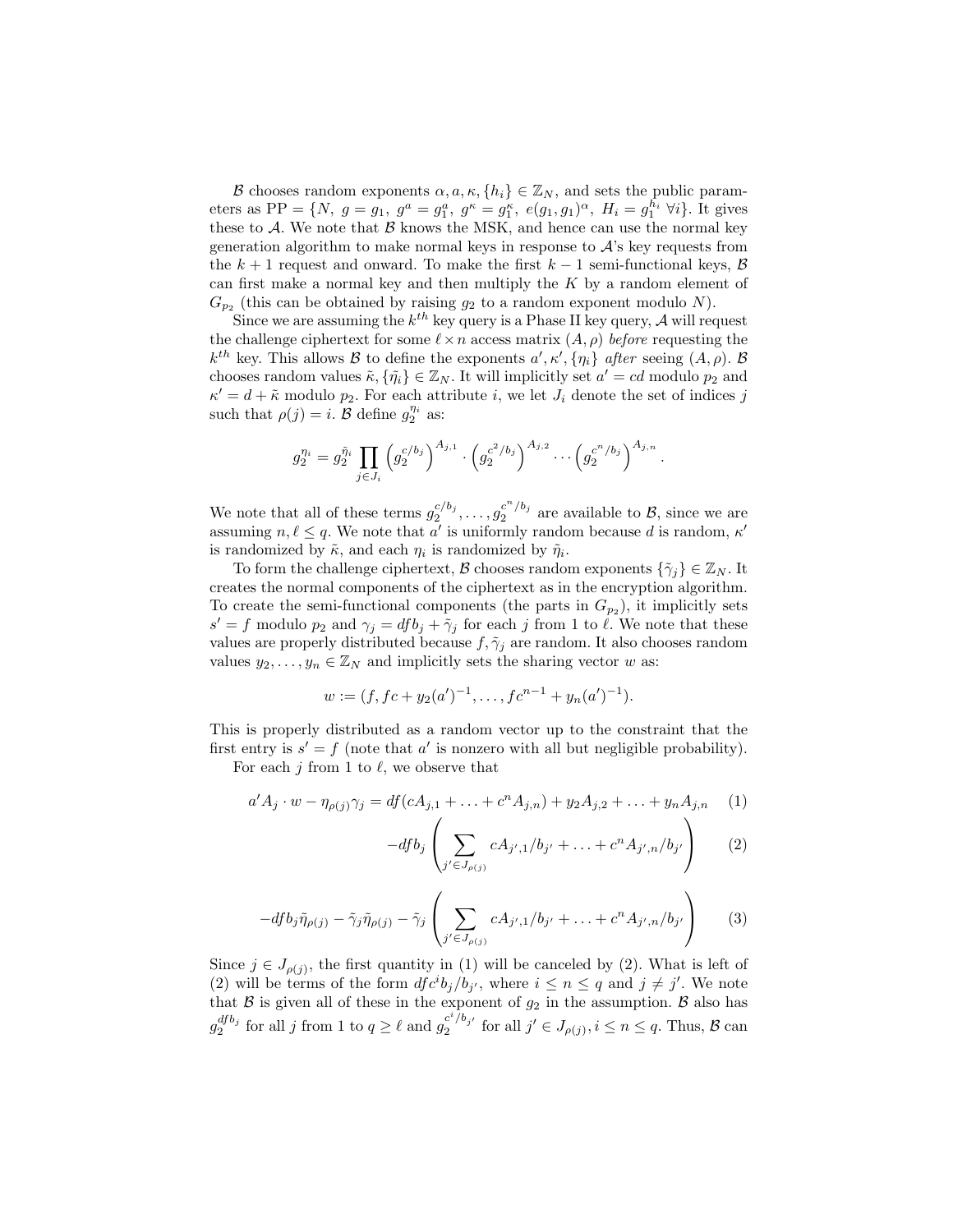form  $g_2^{a'A_j \cdot w - \eta_{\rho(j)}\gamma_j}$  for each j. It can also compute  $g_2^{s'} = g_2^f$ ,  $g_2^{s'\kappa'} = g_2^{df} (g_2^f)^{\tilde{\kappa}}$ , and  $g_2^{\gamma_j} = g_2^{dfb_j} g_2^{\gamma_j}$ . B multiplies these  $G_{p_2}$  components by the normal ciphertext to produce the semi-functional ciphertext, which it gives to A.

Now, when A later requests the  $k^{th}$  key for some attribute set S not satisfying  $(A, \rho)$ , B responds as follows. It first creates a normal key by calling the usual key generation algorithm. To create the semi-functional components, it first chooses a vector  $\theta = (\theta_1, \ldots, \theta_n) \in \mathbb{Z}_N^n$  such that  $\theta \cdot A_j = 0$  modulo N for all j such that  $\rho(j) \in S$  and the first entry of  $\theta$  is nonzero modulo each prime dividing N. Such a vector will exist as long as  $(1, 0, \ldots, 0)$  is not in the span of  $\{A_j\}_{\rho(j)\in S}$ modulo each of  $p_1, p_2, p_3$ . As in the proof of the previous lemma, we may assume this holds with all but negligible probability and we note that such a  $\theta$  can be efficiently computed.

B chooses a random value  $\tilde{u} \in \mathbb{Z}_N$  and implicitly sets

$$
u' = -\theta_2 c^q - \theta_3 c^{q-1} - \dots - \theta_n c^{q-n+2} + f\tilde{u},
$$
  

$$
t' = \theta_1 c^q + \theta_2 c^{q-1} + \dots + \theta_n c^{q-n+1}.
$$

We note that these are random modulo  $p_2$  because  $\tilde{u}$  and  $\theta_1$  are random (and  $c, f$  are nonzero with all but negligible probability). We observe that  $\beta$  can now form  $g_2^{u'}$  and  $g_2^{t'}$  as follows:

$$
g_2^{u'} = (g_2^{c^q})^{-\theta_2} (g_2^{c^{q-1}})^{-\theta_3} \dots (g_2^{c^{q-n+2}})^{-\theta_n} (g_2^f)^{\tilde{u}},
$$
  

$$
g_2^{t'} = (g_2^{c^q})^{\theta_1} (g_2^{c^{q-1}})^{\theta_2} \dots (g_2^{c^{q-n+1}})^{\theta_n}.
$$

For each attribute  $i \in S$ , we recall that the vector  $\theta$  is orthogonal to  $A_j$  for all rows j such that  $\rho(j) = i$  (i.e. all  $j \in J_i$ ). Thus, we observe:

$$
t'\eta_i = t'\tilde{\eta}_i + \sum_{j \in J_i} \sum_{\substack{m_1, m_2 = 1 \\ m_1 \neq m_2}}^n \theta_{m_1} A_{j, m_2} b_j^{-1} c^{q+1+m_2-m_1}.
$$

Since  $q + 1 + m_2 - m_1$  is always in the set  $[2q] \setminus \{q + 1\}$ ,  $\mathcal{B}$  can compute  $g_2^{t'n_i}$ from the terms it is given in the assumption. We also have that

$$
a't' + k'u' = \theta_1 d c^{q+1} - \tilde{\kappa} \left( \theta_2 c^q + \ldots + \theta_n c^{q-n+2} \right) + d f \tilde{u} + f \tilde{\kappa} \tilde{u}.
$$

Therefore,  $\beta$  creates the semi-functional term for key component  $K$  as:

$$
T^{\theta_1}\left(g_2^{c^q}\right)^{-\tilde\kappa\theta_2}\dots\left(g_2^{c^{q-n+2}}\right)^{-\tilde\kappa\theta_n}\left(g_2^{df}\right)^{\tilde u}\left(g_2^f\right)^{\tilde\kappa\tilde u}.
$$

If  $T = g_2^{dc^{q+1}}$ , then this is a properly distributed nominal semi-functional key. If T is a random element of  $G_{p_2}$ , this is a properly distributed temporary semifunctional key. Hence,  $\mathcal{B}$  has properly simulated either  $\text{Game}_k^N$  or  $\text{Game}_k^T$ , depending on  $T$ , and can therefore leverage  $A$ 's non-negligible difference in advantage to break the source group q-parallel BDHE assumption in a subgroup.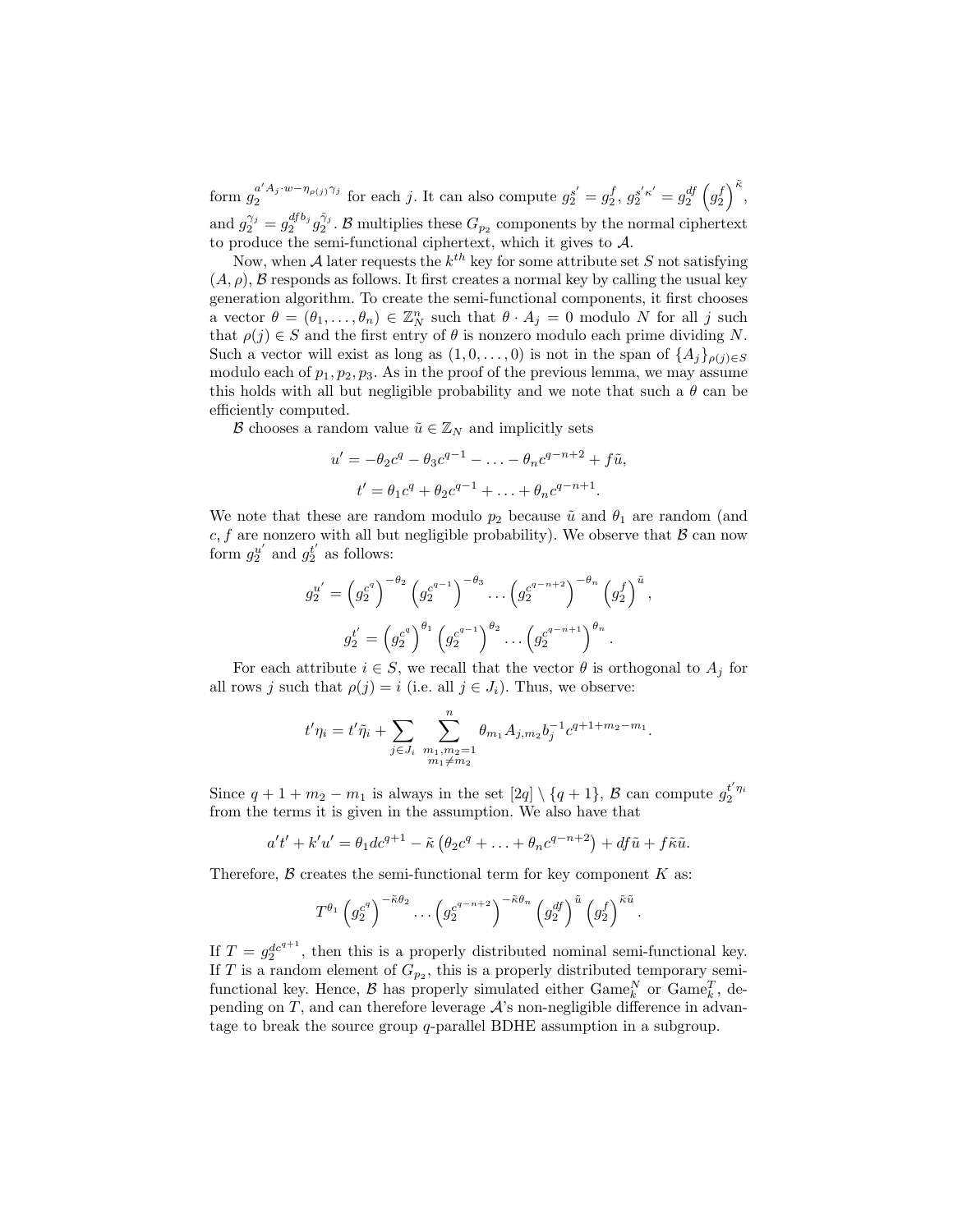Lemma 5. Under the general subgroup decision assumption, no polynomial time attacker can achieve a non-negligible difference in advantage between  $Game_k^T$  and  $Game_k$  for any k from 1 to  $Q$ .

Lemma 6. Under Assumption 1, no polynomial attacker can achieve a nonnegligible difference in advantage between  $Game_Q$  and  $Game_{final}$ .

The proofs of these last two lemmas can be found in the full version. This completes the proof of Theorem 1.

## References

- 1. S. Agrawal, D. Boneh, and X. Boyen. Efficient lattice (h)ibe in the standard model. In EUROCRYPT, pages 553–572, 2010.
- 2. M. Raykova B. Parno and V. Vaikuntanathan. How to delegate and verify in public: Verifiable computation from attribute-based encryption. In TCC, pages 422–439, 2012.
- 3. A. Beimel. Secure schemes for secret sharing and key distribution. PhD thesis, Israel Institute of Technology, Technion, Haifa, Israel, 1996.
- 4. M. Bellare, B. Waters, and S. Yilek. Identity-based encryption secure against selective opening attack. In TCC, pages 235–252, 2011.
- 5. John Bethencourt, Amit Sahai, and Brent Waters. Ciphertext-policy attributebased encryption. In Proceedings of the IEEE Symposium on Security and Privacy, pages 321–334.
- 6. D. Boneh and X. Boyen. Efficient selective-id secure identity based encryption without random oracles. In *EUROCRYPT*, pages  $223 - 238$ , 2004.
- 7. D. Boneh and X. Boyen. Secure identity based encryption without random oracles. In CRYPTO, pages 443–459, 2004.
- 8. D. Boneh, X. Boyen, and E. Goh. Hierarchical identity based encryption with constant size ciphertext. In EUROCRYPT, pages 440–456, 2005.
- 9. D. Boneh and M. Franklin. Identity based encryption from the weil pairing. In CRYPTO, pages 213–229, 2001.
- 10. D. Boneh, E. Goh, and K. Nissim. Evaluating 2-dnf formulas on ciphertexts. In TCC, pages 325–342, 2005.
- 11. R. Canetti, S. Halevi, and J. Katz. A forward-secure public-key encryption scheme. In EUROCRYPT, pages 255–271, 2003.
- 12. D. Cash, D. Hofheinz, E. Kiltz, and C. Peikert. Bonsai trees, or how to delegate a lattice basis. In EUROCRYPT, pages 523–552, 2010.
- 13. L. Cheung and C. Newport. Provably secure ciphertext policy abe. In CCS, pages 456–465, 2007.
- 14. C. Cocks. An identity based encryption scheme based on quadratic residues. In Proceedings of the 8th IMA International Conference on Cryptography and Coding, pages 26–28, 2001.
- 15. C. Gentry. Practical identity-based encryption without random oracles. In EU-ROCRYPT, pages 445–464, 2006.
- 16. C. Gentry and S. Halevi. Hierarchical identity based encryption with polynomially many levels. In TCC, pages 437–456, 2009.
- 17. C. Gentry and A. Silverberg. Hierarchical id-based cryptography. In ASIACRYPT, pages 548–566, 2002.